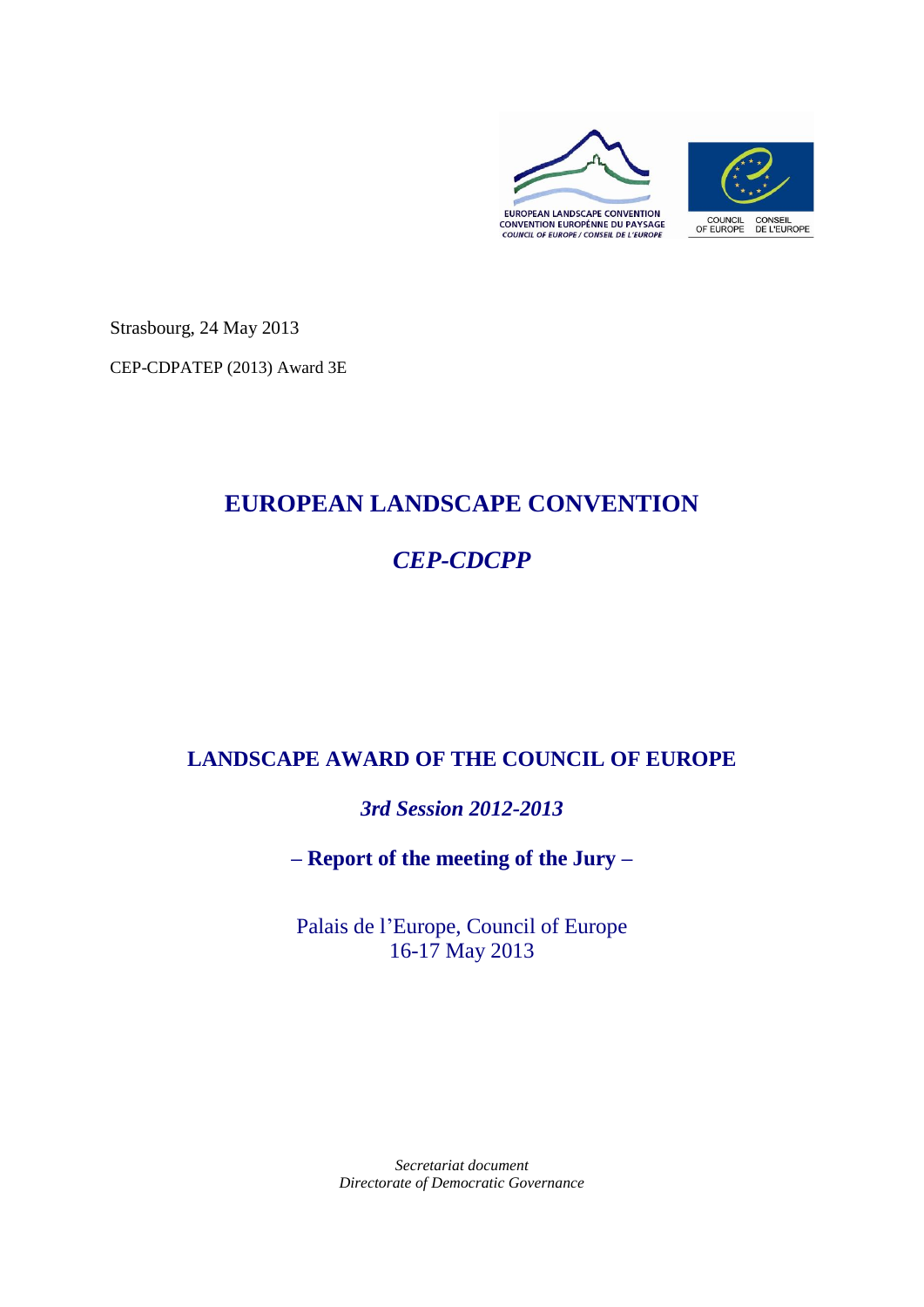# **I. WELCOME AND OPENING OF THE MEETING**

1. Mrs Claudia LUCIANI, Director of Democratic Governance in the Council of Europe welcomed the members of the Jury to the 3rd Session of the Landscape Award of the Council of Europe – Ms Mireille DECONINCK, Representative of the Steering Committee on Culture, Heritage and Landscape (CDCPP), Ms Anne-Marie CHAVANON, Representative of the Conference of INGOS of the Council of Europe, Mr Jean-François SEGUIN, Former Chair of the Council of Europe Conference on the European Landscape Convention, Ms Jasminka CVEJIĆ, Professor on landscape at the University of Belgrade, Mrs Ingrid SARLÖV-HERLIN, Professor on landscape at the l'University of Alnarp –, and thanked them for their participation in this important meeting (list of participants in Appendix 1 to this report).

Mrs Maguelonne DEJEANT-PONS, Head of Division, Policy Development, Responsible of the European Landscape Convention presented the draft agenda and the aims of the Landscape Award of the Council of Europe.

#### **a. Adoption of the draft agenda**  *[CEP-CDCPP (2013) Award 1E]*

2. The participants adopted the draft agenda as it appears in the Appendix 2 to this report.

#### **b. General presentation of the work of the meeting**  *[CEP-CDCPP (2013) Award 2E]*

3. The European Landscape Convention provides for a Council of Europe Landscape Award. It states that, on proposals from the committees of experts supervising the implementation of the Convention, the Committee of Ministers shall define and publish the criteria for conferring the Landscape Award, adopt the relevant rules and confer the award (Article 11).

The Committee of Ministers adopted Resolution CM/Res(2008)3 on the rules governing the Landscape Award of the Council of Europe on 20 February 2008 (Appendix 3 to this report). The Award is in keeping with the work done by the Council of Europe in favour of human rights, democracy and sustainable development and that it promotes the territorial dimension of human rights and democracy by acknowledging the importance of measures taken to improve the landscape features of people's living conditions.

The Award was launched in 2008 and two sessions of the award were organized: in 2008-2009 and in 2010-2011.

According to the Resolution CM/Res(2008)3 on the rules governing the Landscape Award of the Council of Europe and in the framework of the organisation of the 3rd Session of the Landscape Award of the Council of Europe, the Parties to the Convention were invited to present through the Permanent Representatives of the Parties to the Convention by 15 December 2012 / 25 January 2013 the applications to the General Secretariat of the Council of Europe.

The Secretary General of the Council of Europe received 18 application files from the following Parties: Belgium, Czech Republic, Finland, France, Hungary, Ireland, Italy, Latvia, Lithuania, the Netherlands, Poland, Portugal, Romania, Serbia, Slovakia, Slovenia, Spain, United Kingdom.

The international Jury being set up as a subordinate body of the committees of experts referred to in Article 10 of the Convention meet in order to examine the applications and propose the award and possible special mentions. Ms Mireille DECONINCK was elected by the CDCPP as its representative in the Jury (Decision of the Steering Committee for Culture, Cultural heritage and Landscape (CDCPP) at its 1st Plenary Session, Strasbourg, 14-16 May 2012, CDCPP(2012) 35 REV., Item 5.4.2).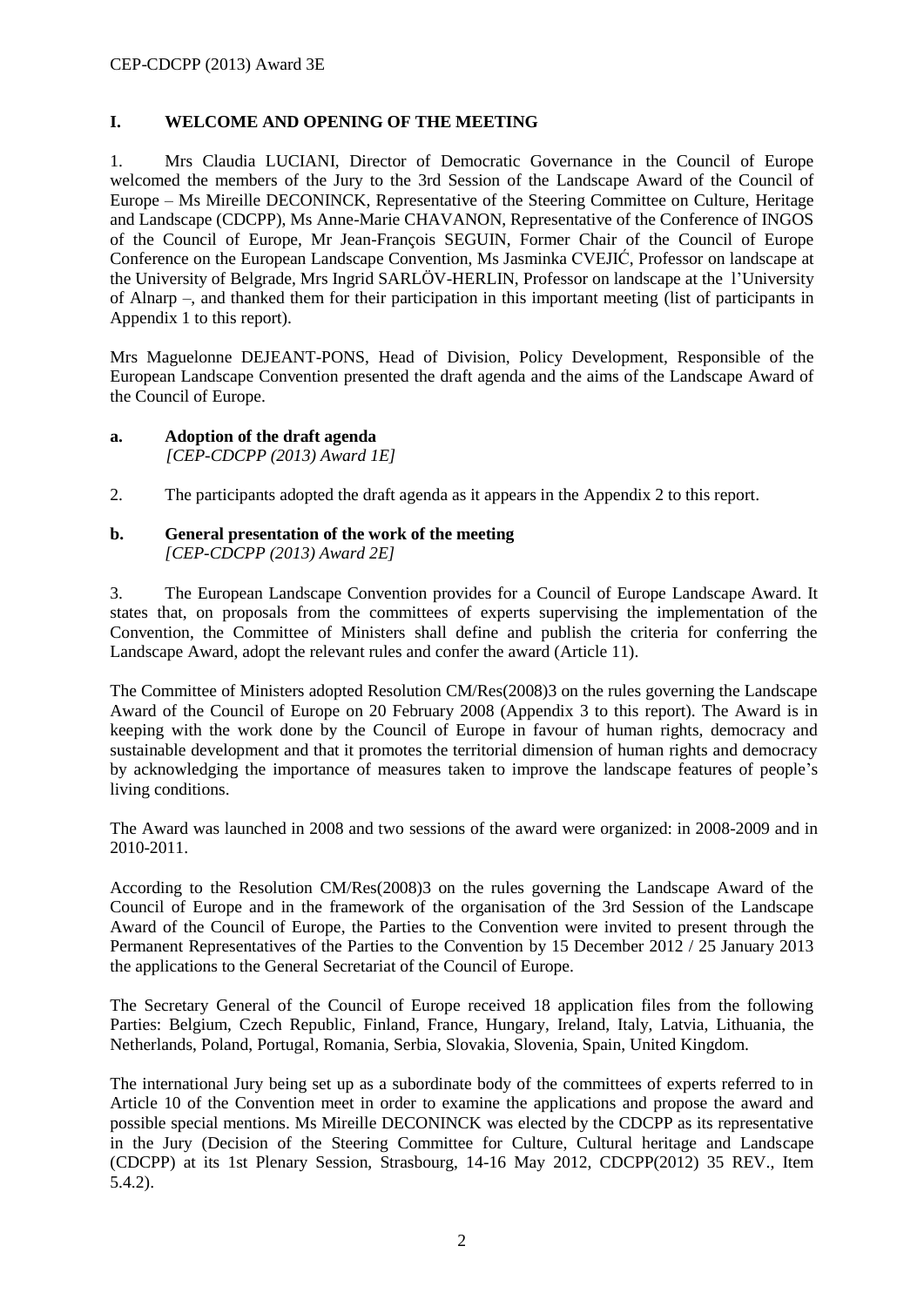At its 2nd Meeting (Strasbourg, 27-29 May 2013) the CDCPP will examine the proposals of the Jury and forward its proposals concerning the award winner, and, wherever appropriate, special mentions, to the Committee of Ministers.

In the light of the proposals of the CDCPP, the Committee of Ministers shall grant the award and any special mentions. The award and the special mentions shall be presented by the Secretary General of the Council of Europe, with the participation of the President of the CDCPP and of the President of the Council of Europe Conference on the European Landscape Convention, or their representatives at a public ceremony.

A presentation of the candidatures appears on the Council of Europe Website of the European Landscape Convention:

<http://www.coe.int/EuropeanLandscapeConvention>

Council of Europe Landscape Award

http://www.coe.int/t/dg4/cultureheritage/heritage/Landscape/Prix/Session2013\_en.asp

The candidatures which were awarded or recognised with special mentions will be presented at the 13th Council of Europe Meeting of the Workshops on the European Landscape Convention.

# **II. ELECTION OF THE CHAIR**

4. The members of the Jury elected Mr Jean-François SEGUIN, Former Chair of the Council of Europe Conference of the European Landscape Convention, Chair of the Jury of the 3rd Session of the Landscape Award of the Council of Europe. The Chair warmly welcomed and thanked all the States Parties to the Convention which had contributed with enthusiasm to this 3rd Session of the Landscape Award.

# **III. PRESENTATION OF THE PROJECTS**

*[CEP-CDCPP (2013) Award 2E]*

5. The Jury examined the complete files submitted to the Secretariat of the Council of Europe, presented by Ms Maguelonne DEJEANT-PONS and Ms Charlotte KOK:

# **1) Hoge Kempen National Park, Regionaal Landschap Kempen en Maasland vzw, Belgium**

In the early 1990's, the situation in the Hoge Kempen region was as follows: the four present coalmines were closing and the landscape was intersected by roads and fragmented due to poor spatial planning. Several smaller nature reserves existed in the area but were separated from each other. The Hoge Kempen National Park (started in 1998, opened in 2006) turned this situation around. It is the framework that brings together every stakeholder or involved party. It is the tool for spatial and visual unification of the several nature reserves to a 5,700 ha combined heath land and forest area. It is leverage for the integration of local economic activities and the employment chance for socially vulnerable people. It is the blossoming of biodiversity, integrated landscape quality and sustainable tourism. It is a supported bottom-up approach.

# **2) Environmental education in the town of Strakonice year by year or "Pilgrimage through the Contemplative Landscape", Municipality of Strakonice, Czech Republic**

The nominated educational project of the town of Strakonice is a set of interrelated one-year thematic cycles focusing on the landscapes of the Strakonice, Blatná and Vodňany Districts. Each sub-project demonstrates the uniqueness of the landscape in a natural, cultural and historical context and the way to read and understand the history of the region. In the complex approach of sustainable development it explains the need of protection and functional management of landscapes as a mutually interlinked and influenced setting. Through its comprehensive nature, the project increases general awareness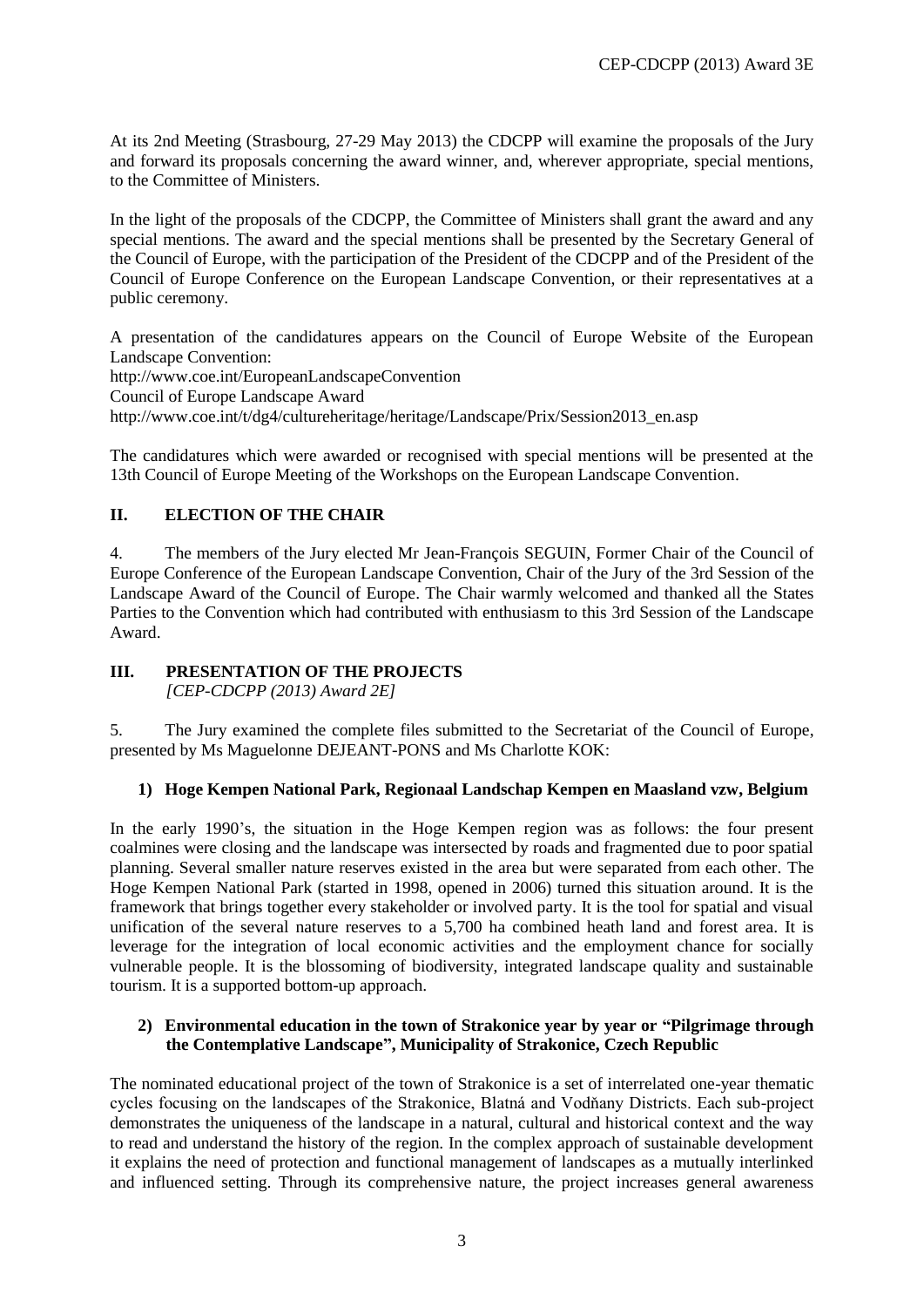about the South Bohemian Region and helps people to gain healthy self-confidence and respect for the place where they were born and where they live. Every thematic cycle is accompanied by a quotation from the book "The Contemplative Landscape" (Země zamyšlená), written by a local artist Ladislav Stehlík  $(1<sup>st</sup>$  edition, 1947). Comparisons between this text, which is over fifty years old and the situation today, provide an inspirational view of the development of the South Bohemian landscapes.

# **3) The Landscape Projects of Hyyppä Valley, City of Kauhajoki, Hyyppä village association, Finnish Forestry Centre/Public Services, Unit of South and Central Ostrobothnia, Finland**

Applicants have implemented major, long-term landscape maintenance through several projects. The base project is titled "The Establishment of the Hyyppä Valley Landscape Conservation Area". Within this project, the following have been achieved: a Preservation Plan, including definitions of the special landscape features and values, and numerous illustrated instructions for preservation actions; cooperation and confidence building among the 1200 landowners and villagers, the local municipality, regional and state authorities, specialist organisations, enterprises, international volunteers and local associations; 41.5 ha of landscape maintenance operations have been implemented; permanent action groups for landscape maintenance and a discussion forum for villagers, associations and authorities have been established; and a juridical Landscape Conservation Area in Hyyppä has been founded by the Ministry of Environment, in the autumn of 2009.

# **4) Grand Pré Park, City of Langueux, France**

Being a contemporary park in the small town of Langueux, Grand Pré Park links the village centre to Saint Brieuc and the wide horizons of the Yffignac Bay. The project creates a strong and friendly place that features elegant views in a new urbanity. Today, the city, fragmented by suburban housing, has a new urban quality. This is expressed on the one hand through a social project, which gives importance to a public space that generates diversity and exchanges between people, and secondly, through composed views and materials that recreate the visual relationship with the surrounding landscape and landmarks. Grand Pré Park becomes the new centrality of a city in the making.

# **5) Complex landscape rehabilitation and development programme in the Gerecse Mountains and the Által Creek Valley, Association for the Restoration and Development of the Által Creek Valley (Tata), Hungary**

The Association for the Restoration and Development of the Által Creek Valley was established in 1995 in order to promote the preservation and sustainable utilisation of the environment and rich natural/cultural heritage of the Által Creek Valley, a former industrial site struggling with numerous environmental challenges. Following its initial efforts aimed at protecting water quality, the Association made its activities more complex in 2002 when it decided to embark on the complex rehabilitation and development of the Gerecse Mountains and the Által Creek Valley on the basis of ecological considerations. An outstanding achievement is the creation of the Gerecse Nature Park based on the sustainable use of natural/cultural heritage and born through the joint action of 29 communities in the region and other affected organisations. Consisting of local members, the Association performed all operations from planning to implementation in a systematic manner and with the involvement of other stakeholders.

# **6) Bere Island Conservation Plan, The Heritage Council and the Bere Island Project Group, Ireland**

The Bere Island Conservation Plan was completed in 2002. The aim of the plan is to shape the sustainable future of the Island. The Conservation Plan demonstrates the value of a landscape approach to Island management. In line with the European Landscape Convention, the Conservation Plan was developed with the full involvement of the Bere Islanders who were proactive in developing strategies to protect and manage their landscape. It has resulted in a series of projects inspired by its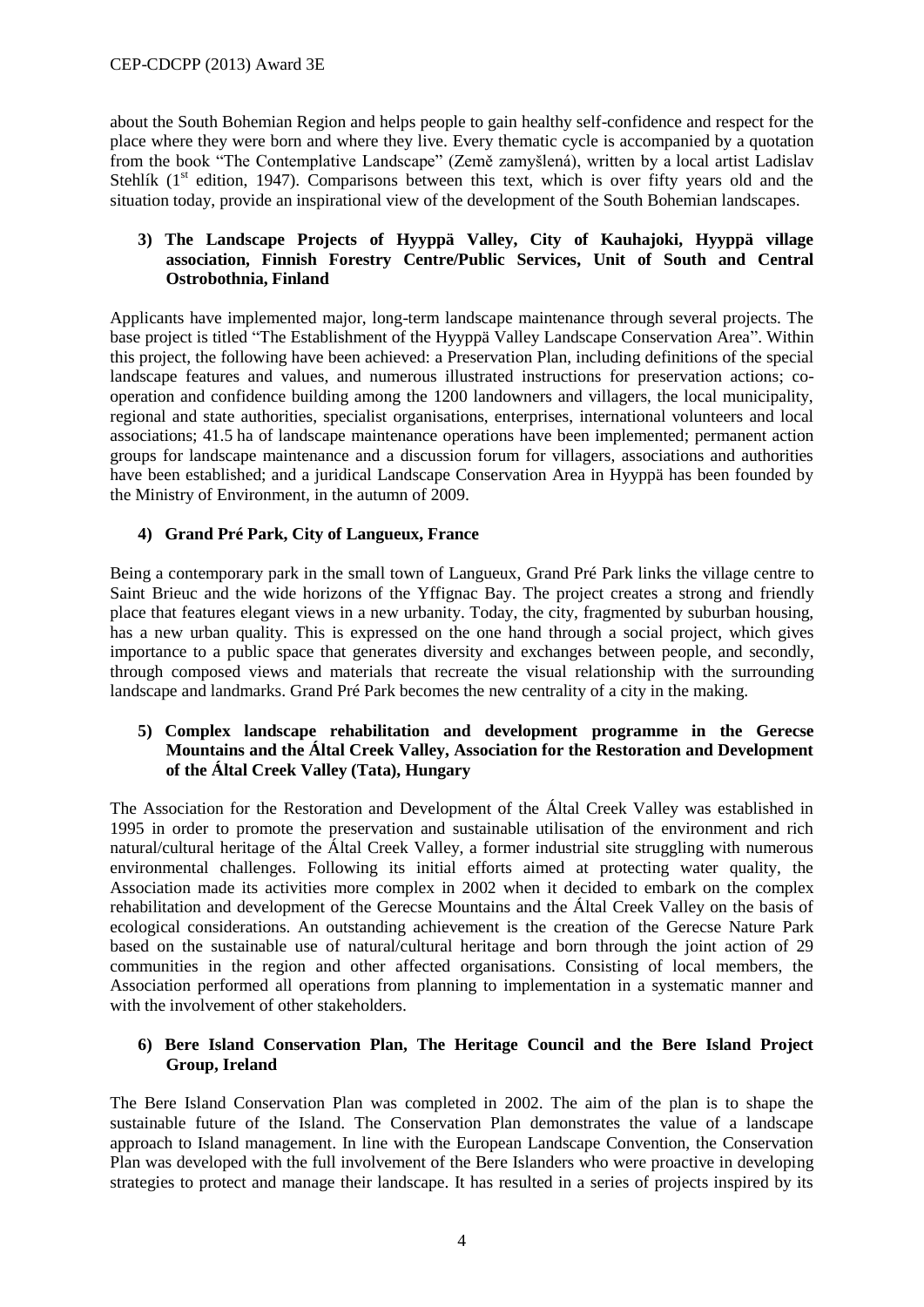vision. The Conservation Plan and its projects are informing and shaping policy at a regional, national and European level. The Conservation Plan has also become a model of best practice for other European islands.

# **7) The rebirth of Alto Belice Corleonese through recovery of land confiscated by the mafia organisations, LIBERA Association names and number against the Mafia, Italy**

Libera Terra's mission is to re-valorise the lands confiscated from mafia organisations starting from the creation and empowerment of social, independent and rural cooperatives, located on these lands, enabled to sustainably manage their business activities thus also contributing to the creation of induced employment as well as the spreading of a virtuous economic system. This Project determines the valorisation of landscape, culture, local identity, material and immaterial heritage based on legality, social justice and responsible and sustainable tourism. The "Placido Rizzotto-Libera Terra Cooperative" was the first experience of the kind by Libera Terra's in the region of Alto Belice Corleonese. This project concerned the recovery of an area of more than 500 hectares confiscated from mafia organisations and abandoned for many years, as well as rural buildings and historically relevant manor farms. Libera has promoted a recovery and re-qualification action on the aforesaid assets, focusing particularly on the enhancement in terms of nature maintenance and protection and rural and landscape recovery.

# **8) Dzintari Forest Park, Jurmala City Council, Latvia**

Jūrmalas Forest Park is unique due to its location, because its thirteen hectares wide natural area is located in the centre of the city of Jurmala. The park's greatest assets are 200 years old pine tree grove and habitats, which are preserved intact to the present day, notwithstanding the rapid development of surrounding areas. Intensive development of public object construction around the nature territory increased significantly the number of visitors before the construction of the park. That could degrade park landscape in city centre. For that reason the idea was to arrange the natural landscape according with the new situation and incorporate nature into a city infrastructure and preserve natural and different aspects of the territory. Dzintari Forest Park preserving its wilderness values is holiday and recreation place to be enjoyed by all. The infrastructure objects in the park are evenly distributed along all park territory. The infrastructure elements allow the circulation above the ground by an elevated wooden planks walkway. The most important active recreation element is a roller-blade path, which is located in centre of the park. The skaters and pedestrians are separated by pedestrian bridge, within the park there are also skateboard parks, street ball courts and a sightseeing tower and playgrounds.

#### **9) U-parks. U-turn we love, Utena district Municipality, Lithuania**

Utena is the  $10<sup>th</sup>$  largest Lithuanian town with the population of 34 000 (2012). In 1960-1990 industrial town enlarged in the expressive landscape preserving Nature frame (system of rivers, lakes, their valleys) in the area of 140 ha. Continued systems of natural areas preserved are ecologically important, but their aesthetic and recreational functions were not recognized. In 1990-1998 the processes of private property restoration and land privatisation proceeded in whole country. The municipality made great efforts to save these areas as public spaces. Combining the protection and management of the unique landscape gaining the recreational potential of the area, Utena District Municipality developed City Gardens in the town centre (2005), the Krašuona River riverside in the in the densely build up residential area (2009), Dauniškis (2005) and Vyžuona (2010) parks as central recreational areas (total area 50 ha).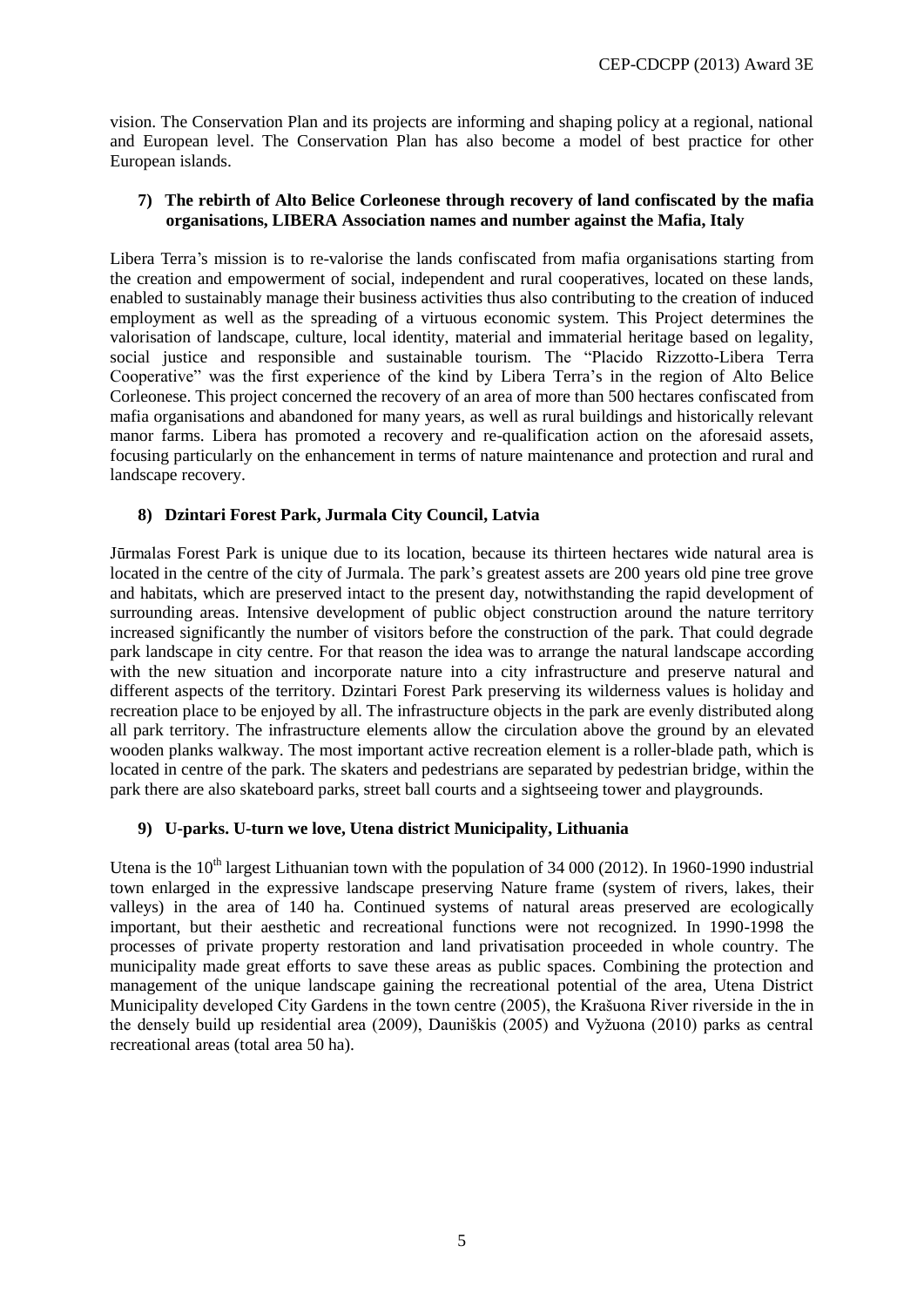# **10) Planning policy for conservation and sustainable development of 20 National Landscapes in the Netherlands, Stichting Nationale Landschappen (NGO), the Netherlands**

Since 2006 local and regional organisations have joined forces to protect landscape qualities and stimulate sustainable development in the twenty most valuable cultural landscapes in the Netherlands. Much has been invested in improving recreational facilities and accessibility and in raising public awareness. The Project was introduced and financially supported in the first years by the national government. Recently a new non-governmental organisation has been formed to secure protection and management in the future and improve cooperation of all parties involved, including local and regional authorities and private investors. This organisation is a non-profit foundation (Stichting Nationale Landschappen) with an executive office of its own (Servicenet Nationale Landschappen). New projects are being set up and new ways of financing are being organised.

# **11) Preserving ecological value in the landscape of the Szprotawa river valley, Lower Silesian Association of Landscape Parks, Poland**

The Project allowed to promote:

- the conservation of plant communities classified as *Molinion* and *Arrhenatherion elatioris*;
- the conversion of a former Soviet airbase into wetland meadows covering 500 hectares;
- the implementation of measures to raise and maintain groundwater level at the protected site;
- the preservation of traditional land management practices on the protected site: polder;
- the re-establishment of nesting grounds for aquatic and wetland birds;
- the removal of Soviet military earthworks;
- the interruption of replacement by willow trees;
- the establishment of eco-agricultural program and grazing by cattle, sheep and horses;
- the re-establishment of the use of meadows for pasturage to preserve low peat bogs;
- the long-term vocational activation among the Rom population to counter poverty and exclusion;

- the preservation of bird reserves species listed in Appendix I of the Birds Directive and in the Polish Red Book;

- the conversion of the heating system from traditional coal-based to eco-friendly biomass-based in the headquarters of the Lower Silesian Association of Landscape parks and in the village of Wysoka.

#### **12) Furnas Landscape Laboratory (Furnas LandLab), Azores Regional Directorate of the Environment, Portugal**

The intensification of dairy farms in the last decades has led to the eutrophication of Furnas Lake. Therefore, to restore its water quality a legally binding Furnas Watershed Plan took place, aiming at a major change of the soil use. It was a turning point in the landscape management and economic activities of the last decades. Since 2007 about 300 ha of agricultural land within the watershed were bought by the Azorean Government, which enabled the management team to implement an ambitious plan. Furnas Landscape Laboratory, a future multifunctional forest landscape was created to act as a large experimental ground, pioneer in Azores, to implement new ecological restoration techniques, economical activities and management practices, promoting a wide spread public involvement, to achieve sustainability at all levels (ecologic, economic, social, cultural and aesthetic). Although much has already been achieved and finished since 2007, the project is on-going with no conclusion date.

# **13) ADEPT – Agricultural Development and Environmental Protection in Transylvania, ADEPT Foundation, NGO, Romania**

The Agricultural Development and Environmental Protection (ADEPT) project was implemented by the ADEPT Foundation in the period May 2006-March 2009, financed under the Darwin Initiative and co-financed by Orange Romania and the UK Government (Defra). The project was initiated in the Târnava Mare area as a response to the threats to the semi-natural landscapes in Southern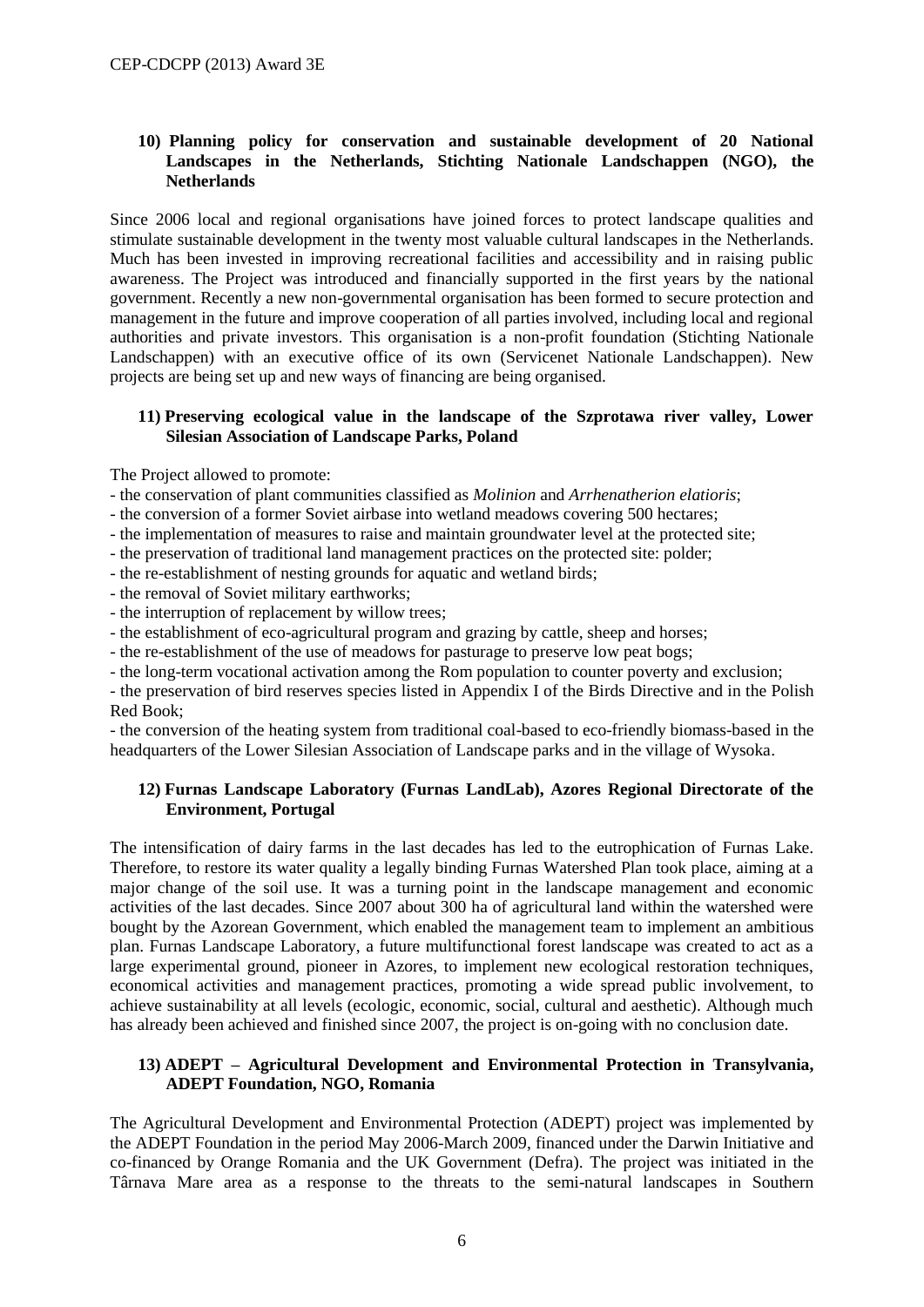Transylvania, threats stemming both from land abandonment and agriculture intensification as well as from lack of recognition. The goal was to facilitate the conservation and traditional management of the Târnava Mare semi-natural landscape, while increasing local benefits through the sustainable use of ecosystems. The project met its targets and developed a wider significance, with impact on national and EU policy towards High Nature Value Farmland (HNVF) areas.

# **14) The Gate of Gornje Podunavlje, NGO 'Podunav' Backi Monostor, Serbia**

The main goal of the project is a sustainable development of the entire region through eco and rural tourism development, which includes the engagement of the whole local community, causing a social and economic welfare with nature and landscape preservation. The connection of local culture and historic heritage in harmony with nature and its promotion as an eco and rural tourist destination provides a social, cultural and aesthetic sustainability. That also provides a chance for a new quality development through new ways of nature preservation, tradition preservation and new jobs for a local community. The project is a partnership between local and regional institutions, including the nongovernmental and civil sector, including the local community.

#### **15) Salvage, Revival and Operation of the Forest Railway in the Landscape of Cierny Balog, Ciernohronska zeleznica NGO, Slovak Republic**

The project "Salvage, Revival and Operation of the Forest Railway in Landscape of Cierny Balog" was awarded by the Landscape Award of the Slovak Republic 2012 for bringing the people back to their landscape through the revival of a technical monument in the landscape, for restoring the identity of Cierny Balog Region and for retaining its cultural heritage. The project is an exemplary model of how people can really make a positive change by the bottom up approach to the decaying landscape. A high number of the enthusiasts and volunteers, local citizens, as well as invited experts – through combining their enthusiasm, wisdom, memory, efforts, time, expertise, money, planning abilities, and management skills have renewed the original vision – the purpose and the operation of the historic forest railway, which was facing the deliberate extinction by the not appropriate official decision from the last century. The people were able to persuade everybody, that the forest railway gives the additional value to their landscape as a main artery of their region. The forest railway, a symbol of the sustainable wood cutting practice of the previous generation in the region, today represents the living historic form of the landscape, which has contributed significantly towards the characteristic appearance, new life opportunities, prosperity, and well known reputation of the Cierny Hron Valley in Slovakia.

# **16) Landscape and water-management restoration of Škocjanski Zatok nature reserve, DOPPS, BirdLife Slovenia, Slovenia**

The project was aiming to recreate the typical coastal wetland landscape of Škocjanski zatok Nature Reserve, the largest brackish wetland in Slovenia, after the past degradation in the 1980s. This resulted in the restored semi-natural coastal wetland ecosystem, landscape and its natural processes, thus posing remedy to the environmental burdens from the past, in conservation and enhancement of the typical brackish and freshwater habitats supporting fauna and flora of EU and national importance with a strong exemplary value, and in the organisation of the wetland centre – nature reserve open to the public. Visitors from Slovenia and elsewhere nowadays enjoy the area for education, recreation and a high-quality nature experience. The local community awareness was raised and a positive attitude stimulated with public participation throughout the project which also contributed towards better life quality and sustainable development of the Slovenian coast.

# **17) The sustainable revitalisation of the protected landscape of Geria, Consortium for the defense and promotion of the Geria Landscape, Spain**

Geria is an exceptional volcanic farmland for its outstanding landscape and heritage values. It is exemplary for the combination of human intervention and environmental sustainability. The area went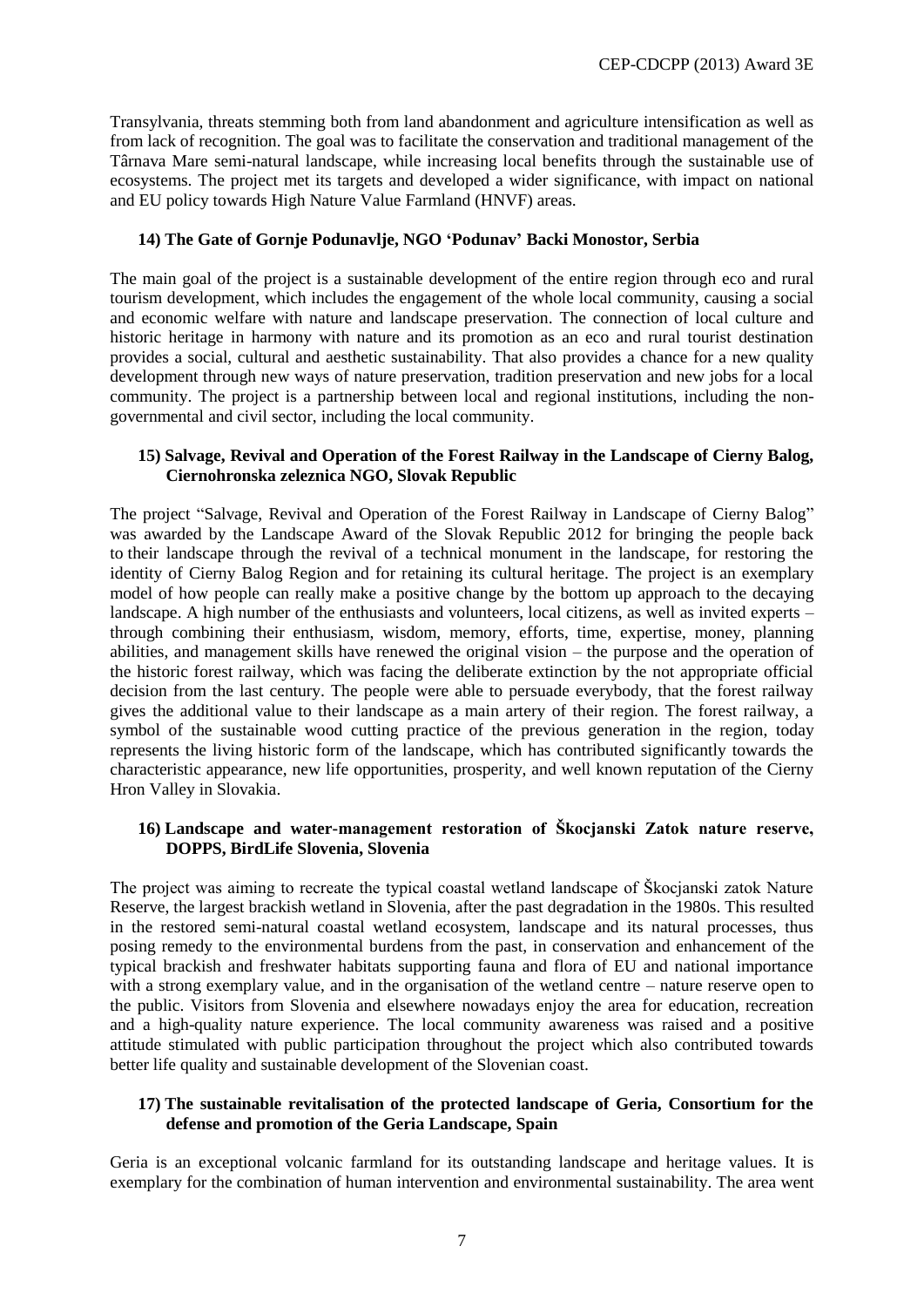### CEP-CDCPP (2013) Award 3E

into decline in the late twentieth century due to the expansion of the service economy that has adversely affected agriculture on the Lanzarote. To reverse this trend, public and private agents have tried to create a new framework and have implemented actions to achieve a new appreciation of its unique history and its economic opportunities. Revitalisation of a heritage awareness campaign, food and wine innovation, active tourism or land rehabilitation is the answers to the preservation and conservation of a unique agricultural system in the world.

# **18) South Pennines Watershed Landscape Project, Pennine Prospects, United Kingdom**

The South Pennines Watershed Landscape Project seeks to tell the story of the landscape in terms of both the historic and natural environment. Located between Leeds and Manchester, more than a million people live in or around the South Pennine uplands yet they can still feel remote, wild and exhilarating. This unique landscape has been an inspiration to artists and writers from the Brontës to Ted Hughes. There are significant pressures, e.g., the peat resources are in the front line of the battle to mitigate climate change. Engaging local communities through projects based on science, archaeology and creative arts has improved understanding of the value of the landscape. Managed by Pennine Prospects (a rural regeneration non-Government organisation), working with volunteers and providing training has enabled more people to be directly involved in caring for and managing this fragile landscape.

# **IV. DELIBERATION AND DECISION OF THE JURY**

- 6. The Jury:
- appreciated the important work done by the Parties to the Convention at national level in order to select the projects submitted in accordance to the European Landscape Convention;
- recognised the great value of the eighteen achievements presented, which consider the landscape as an area perceived by the populations, whose character is the result of the action and interaction of natural and human factors and which have allowed measures to be taken aimed at the protection, management and planning of landscapes according to the provisions of the European Landscape Convention.

The Jury issued the following opinion:

*"The 18 candidatures are the result of national decisions, and are all therefore excellent projects, making the Jury's task very difficult.*

*The Jury was guided by the criteria set out in the Landscape Award rules. The national political, historical and economic situation had an influence on the assessment of the candidatures presenting innovations at national level, inspired by the European Landscape Convention.*

*The 18 candidatures confirm that landscape policy is not a sectoral policy, but a cross-cutting one. Protecting, managing and planning landscapes enable answers to be found to environmental, social and economic questions.*

*The special mentions do not reflect a value judgment differentiating between candidatures; in deciding to give special mentions to three projects, the Jury wished to focus attention on certain original or crucial aspects.*

*The Jury points out to candidates that the information in the files supplied sometimes disadvantaged their candidature. The supply of videos and relevant maps is recommended."*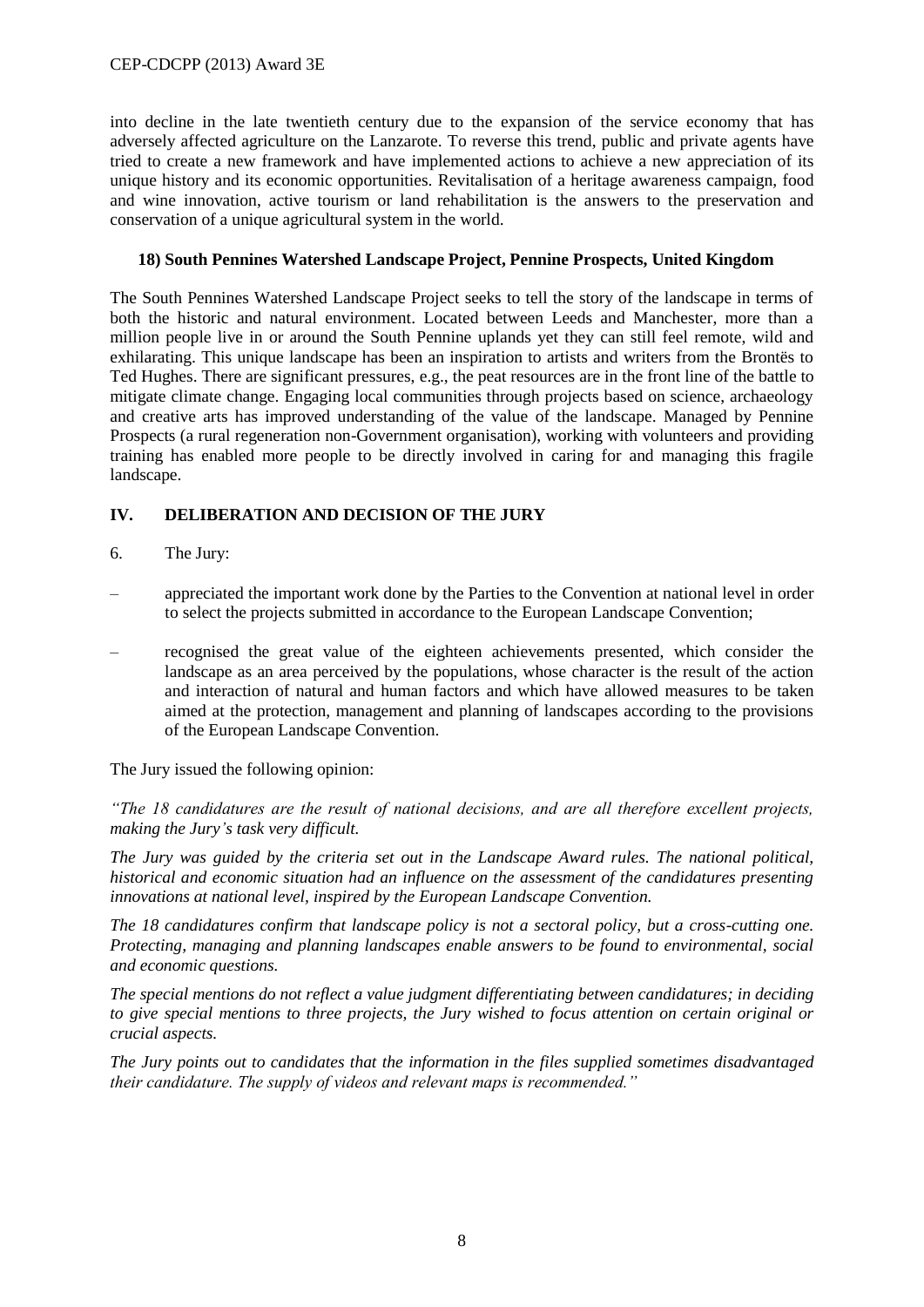- 7. After deliberation, the Jury thus considered the necessity to:
- acknowledge the great value of all the following achievements, presented for the 3rd Session 2012-2013 of the Council of Europe Landscape Award of the European Landscape Convention, through an official recognition of the Secretary General of the Council of Europe; – in the framework of the Council of Europe activities, make them well-known to the general
- public, as exemplary, of great value and as a source for inspiration:

#### **Hoge Kempen National Park Regionaal Landschap Kempen en Maasland vzw, Belgium**

Hoge Kempen National Park uses an integrated approach which makes possible greater coherence, defragmentation and new impetus to an area from which the mining industry has departed. The park, adjacent to a garden city, remains faithful to the principles of such cities, fostering co-operation and stimulating the parties concerned. This project is intended to increase public interest in the protection and enhancement of this landscape.

# **Environmental education in the town of Strakonice year by year or "Pilgrimage through the Contemplative Landscape" Municipality of Strakonice, Czech Republic**

The environmental education project of the town of Strakonice, a national pilot project, is an on-going process of an enduring nature, one which takes account of previous management. It brings all generations together through a series of "thematic cycles" referring to the intangible values of the places concerned (history and legend, poetry, painting, folk arts…) so as to give a better description of the landscape and "give it a soul". The Jury was interested by the growing awareness of the sense of belonging to a "European" landscape. Active public participation in the restoration and maintenance of 'small heritage' was appreciated.

# **The Landscape Projects of Hyyppä Valley, City of Kauhajoki, Hyyppä village association Finnish Forestry Centre/Public Services, Unit of South and Central Ostrobothnia, Finland**

The Hyyppä Valley landscape projects involve a wide variety of players. The public is viewed on the same level as the public authorities and is involved in the definition of objectives, implementation of activities and monitoring of the results achieved. The strong point of this candidature is involvement of both volunteers and the national forestry department in the activities. The projects carried out have helped to highlight landscapes' value and to promote the social and aesthetic values of the communities concerned.

#### **Grand Pré Park City of Langueux, France**

The Grand Pré Park occupies 12 hectares between an urban and a natural landscape. It is therefore a convivial place restoring its coherence to a fragmented area of land. It opens up links with the surrounding villages and spaces. This park is suitable for many recreational uses and offers an opportunity to engage in educational activity to promote sustainable development. The aim of the project is to express a new urban quality, and it has altered the "workers' dormitory" image of Langueux. It strives to offer areas where it is easy for people to meet, irrespective of their social background.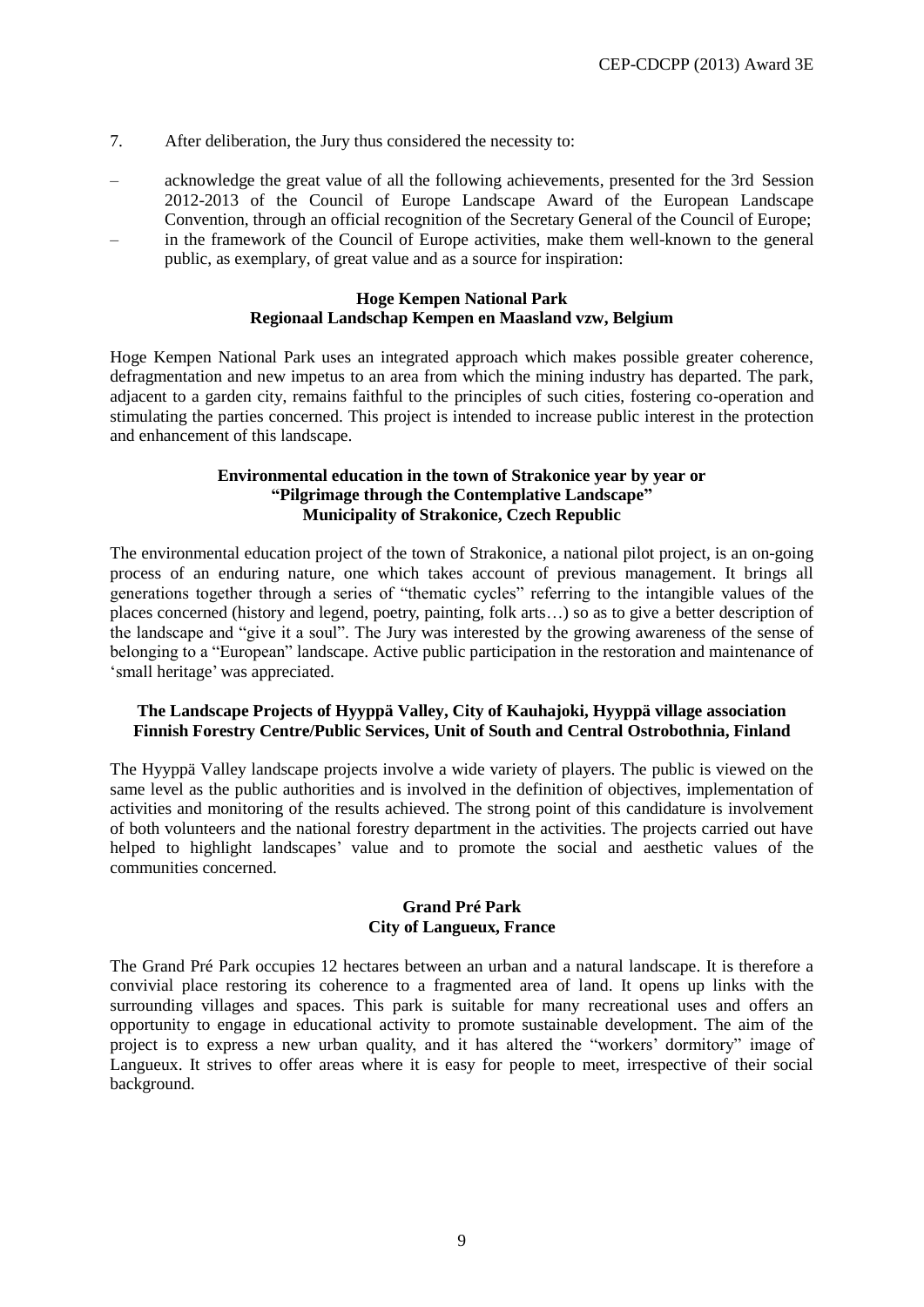# **Complex landscape rehabilitation and development program in the Gerecse Mountains and the Által Creek Valley Association for the Restoration and Development of the Által Creek Valley (Tata), Hungary**

The long-term complex landscape rehabilitation and development programme in the Gerecse Mountains and the Által Creek Valley, carried out by a non-governmental organisation, combines protection of the environment with responsible tourism. Through a comprehensive approach, a former mining site has been rehabilitated and damaged ecosystems restored. The involvement of numerous – public and private – partners has made an ordinary landscape extraordinary, conducive to the development of ecotourism. The landscape has been planned in line with the European Landscape Convention. This simultaneously environmental and social project has enabled the public to return to former practices. The high level of participation and quality of governance were appreciated by the jury.

#### **Bere Island Conservation Plan The Heritage Council and the Bere Island Project Group, Ireland**

The Bere Island Conservation Plan is a sound plan representing an exemplary approach and fulfilling all the criteria for the Council of Europe Landscape Award, particularly where public participation and awareness-raising are concerned. It involves various participants (local people, universities in the framework of the Erasmus programme, the army…). The project brings nature and the economy together and offers waste management solutions. It is subject to integrated management using the resources available, and is linked to every sector of island life. It has resulted in stabilisation of the island's population. The depopulation of rural areas is a problem on a European scale. This project seems therefore seems to have the right dimension and to set a useful example.

#### **Dzintari Forest Park Jurmala City Council, Latvia**

Dzintari Forest Park aims to preserve a natural enclave of 13 ha in the city centre. This planning of the urban landscape for recreational and leisure purposes has successfully made room at this site to accommodate skateboarders and pedestrians. The Jury appreciated the development of democratic processes to satisfy public aspirations in terms of quality of the environment.

#### **Planning policy for conservation and sustainable development of 20 National Landscapes in The Netherlands Stichting Nationale Landschappen (NGO), Netherlands**

The planning policy for conservation and sustainable development of 20 national landscapes in the Netherlands covers a significant expanse of exceptional landscapes considered to be representative of the Netherlands. The identification of such landscapes is certainly within the scope of the European Landscape Convention. The file submitted to the Jury, however, did not contain enough information to make a more well-founded assessment.

#### **Furnas Landscape Laboratory (Furnas LandLab) Azores Regional Directorate of the Environment, Portugal**

The Furnas Landscape Laboratory represents an example of good practice which will be useful to other countries. The regaining of water quality, return to a kind of agriculture more respectful of the natural substrate and the eradication of invasive species are the project's strong points. The very detailed file, which certainly corresponds to the terms of the European Landscape Convention, gives off a feeling of high energy. Activities seem to be on a huge scale and will require numerous resources, provided by many volunteers and, to some extent, European Structural Funds. Nevertheless, additional information would have made possible a better understanding of the interest attached to the history and spirit of the area and to the character of the landscape.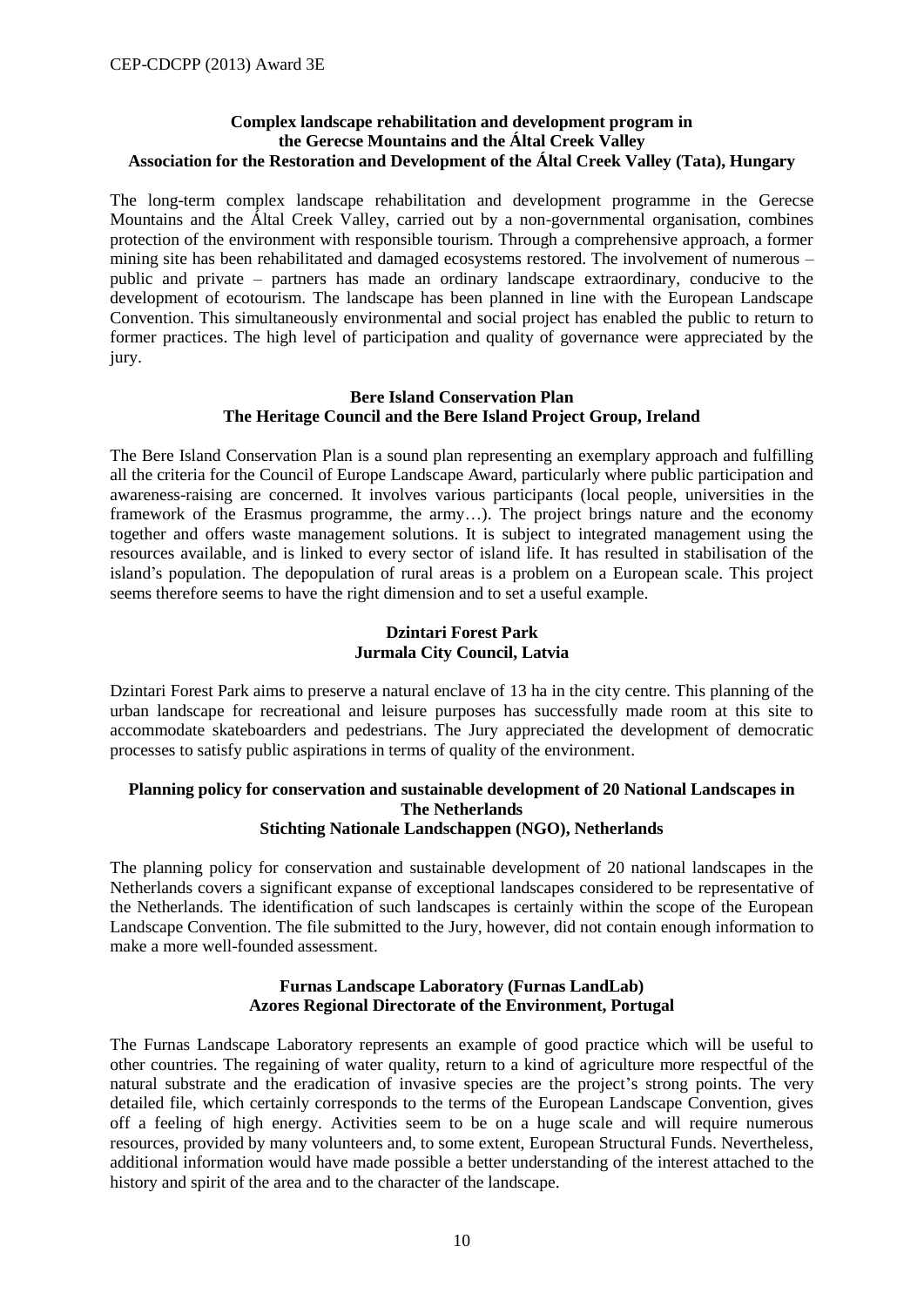# **ADEPT – Agricultural Development and Environmental Protection in Transylvania ADEPT Foundation, NGO, Romania**

The project on Agricultural Development and Environmental Protection in Transylvania is of interest, for it combines economics and ecology. The aim is to perpetuate an agricultural system which promotes biodiversity. The approach adopted presents a level of integration which would deserve to be increased. The ADEPT Foundation has involved several participants and brought national and European, public and private partners into action. Ultimately, this project should be able to incorporate landscape quality objectives.

# **Salvage, revival and operation of the Forest Railway in the Landscape of Cierny Balog Ciernohronska zeleznica NGO, Slovak Republic**

The Salvage, Revival and Operation of the Railway in the Landscape of Cierny Balog project concerns the highlighting of a technical aspect of the heritage, the forest railway of Cierny Balog. The involvement of 1,500 volunteers was appreciated. However, the Jury could not identify enough in the candidature file the true link between train and landscape. In the context of the Council of Europe Landscape Award, the project should offer a better identification of the objectives linked to the magnificent Carpathian landscape.

# **Landscape and water-management restoration of Škocjanski Zatok nature reserve, DOPPS BirdLife Slovenia, Slovenia**

The landscape and water-management restoration project relating to Škocjanski Zatok nature reserve concerns a coastal wetland. Thanks to the project, urban and industrial sprawl have been successfully halted, something very important in this limited coastal area. Managed by BirdLife Slovenia, the project benefits from significant national and European Union (LIFE) support, without which it would be impossible to curb urban and industrial pressure. The file presenting the project, although incomplete, clearly shows public participation in the planning process and a good level of public awareness. The planning process incorporates nature protection and attention to the landscape.

#### **The sustainable revitalisation of the protected landscape of Geria Consortium for the defense and promotion of the Geria Landscape, Spain**

This project relates to an outstanding landscape with few equivalents in Europe. The landscape can be maintained only through stubborn human effort without mechanical assistance. The revitalisation of this site, which has UNESCO Biosphere Reserve status, is the outcome of a rigorous approach combining environment, aesthetics and economics. Not only is wine-growing viable, it also creates jobs. The decision to engage in sustainable agri-tourism is helping to revitalise the landscape. Public participation is strong at every level of decision-making, and awareness is raised of all aspects of landscape and environment.

#### **South Pennines Watershed Landscape Project Pennine Prospects, United Kingdom**

Located close to major cities, the South Pennines Watershed Landscape Project fully meets the Landscape Award criteria and complies with the provisions of the European Landscape Convention. This area is made available to many and varied urban populations. The candidature provides a textbook example of public awareness-raising, and the jury appreciated the quality of the videos included in the file. The complex project is representative of the long and sound tradition of integrated work on the landscape in the United Kingdom. Landscape planning is a process which necessitates constant efforts and investments. The progress made needs to be consolidated and continued on an ongoing basis. The Jury therefore encourages the many participants in this project to develop it further.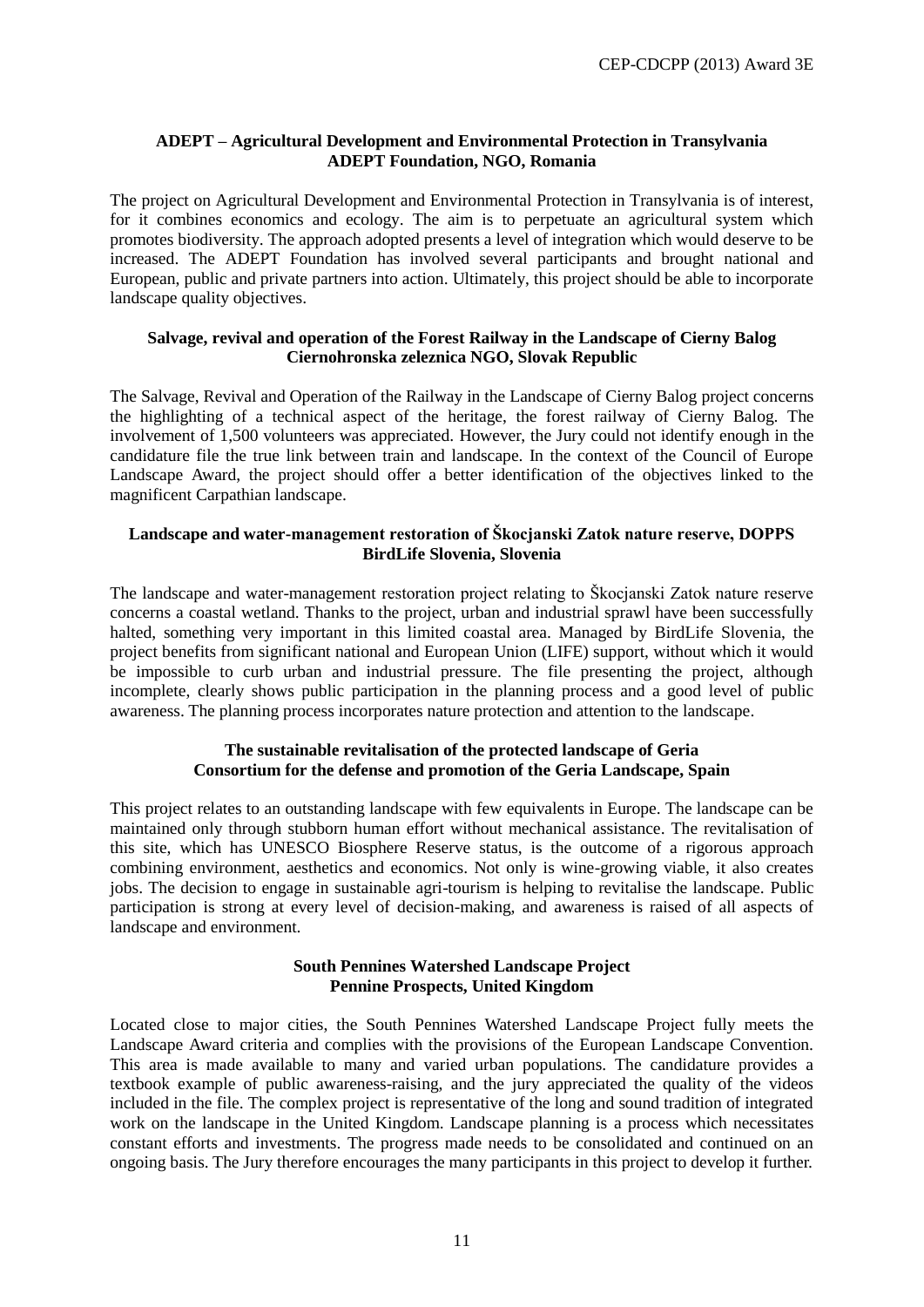- 8. After deliberation, the Jury decided unanimously:
- *a)* To attribute identical special mentions of Council of Europe Landscape Award of the European Landscape Convention for the 3rd Session 2012-2013 to the three following achievements:

#### **The rebirth of Alto Belice Corleonese through recovery of land confiscated by the mafia organisations LIBERA TERRA Association names and number against the Mafia, Italy**

#### *Special mention for strengthening democracy*

The project on the rebirth of Alto Belice Corleonese through recovery of land confiscated by mafia organisations relates to the reappropriation of land that had been confiscated by the Mafia. This candidature was of great interest to the jury. It encompasses a combination of the Council of Europe's principles: human rights, rule of law and democracy. Landscape is both the instrument and the result. The project is as much political as economic, and produces a landscape which highlights the local identity and culture. It restores the cultural dimension of the landscape and the quality of the natural environment. Organic production and local processing of farm products, the development of renewable energies and the restoration of the heritage all provide job opportunities for vulnerable populations. The outstanding level of volunteer mobilisation is one of the project's strong points.

# **U-parks. U-turn we love Utena district Municipality, Lithuania**

#### *Special mention for giving attention to the urban landscape as a common good*

The "U-parks. U-turn we love" project for the reclamation of a public park network in urban areas caught the jury's attention because it counterbalances the wave of land privatisation that followed the end of the Soviet era. Here public land regains its importance and can be enjoyed by everyone on a daily basis. This system of urban parks is a fine exercise in landscape planning as applied to individual and collective well-being. The landscape is regarded as a common good, enabling participatory practice to be developed. This candidature undeniably has a sustainable development dimension. The involvement of the landscape architects' association and the use of parks as "teaching areas" for future professionals interested the Jury.

#### **The Gate of Gornje Podunavlje NGO 'Podunav' Backi Monostor, Serbia**

#### *Special mention for contributing to European ideals*

The location of the "Gate of Gornje Podunavlje" project on the banks of the Danube in the historic region of Backi Monostor has enabled some particularly interesting cross-border and multi-ethnic objectives to be pursued. The jury appreciated the attention given to the Serb, Croat, Hungarian, Roma and Šokci heritages with a view to a shared European identity. This candidature reflects a public commitment to better economic and social well-being and, at the same time, to the preservation of landscapes' character. Within a UNESCO Biosphere Reserve, this project takes a well-adapted integrated approach. The development of cross-border ecotourism, in conjunction with a return to agricultural production geared to traditional diets, is enabling the numbers of young people leaving the countryside to be reduced.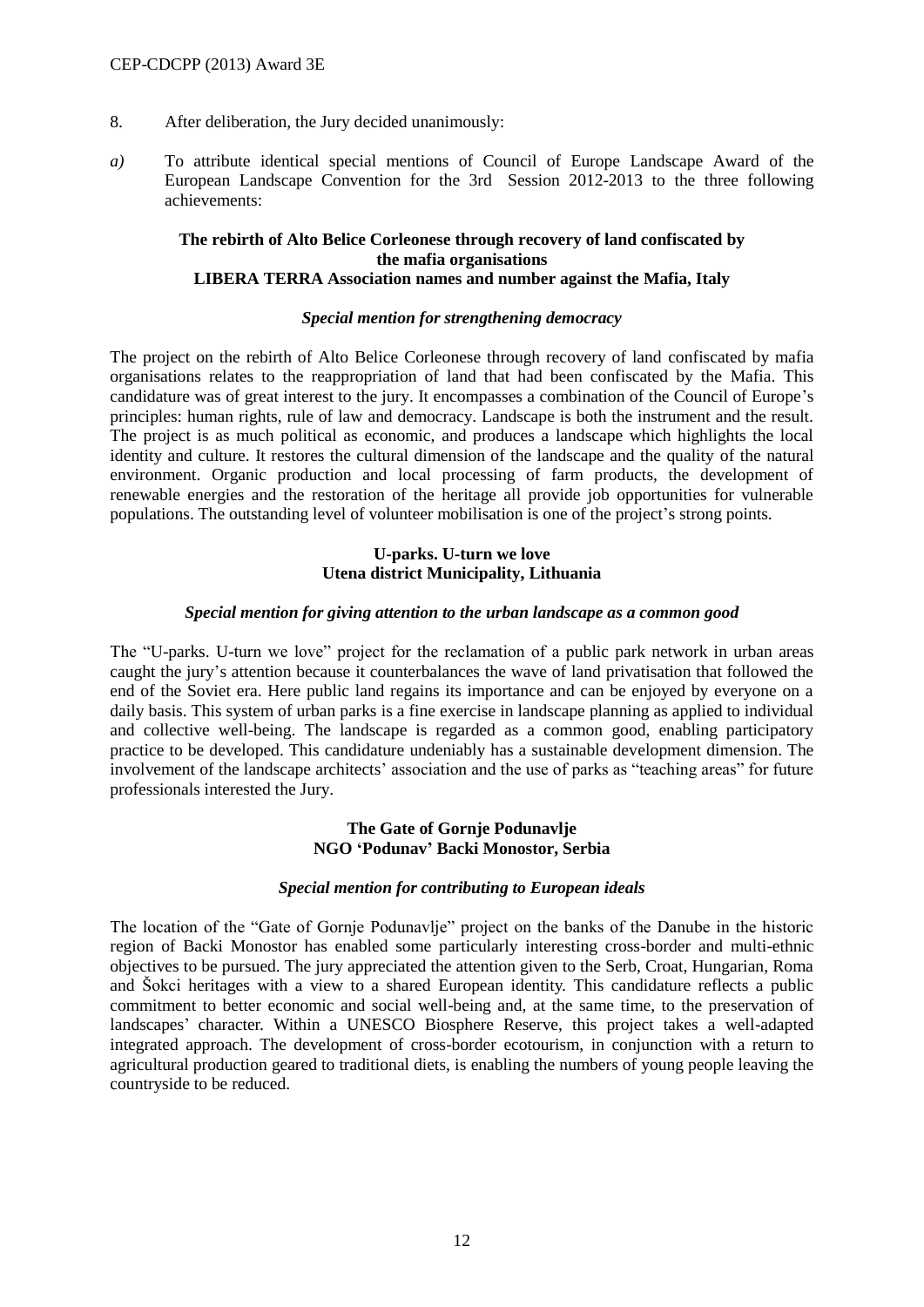*b)* To attribute the Council of Europe Landscape Award of the European Landscape Convention for the 3rd Session 2012-2013 to:

# **Preserving ecological value in the landscape of the Szprotawa river valley Lower Silesian Association of Landscape Parks, Poland**

# *Winner of the Council of Europe Landscape Award*

The project on preserving ecological value in the landscape of the Szprotawa river valley is the winner of the 3rd Session of the Council of Europe Landscape Award 2012-2013 considering that it meets the four criteria of the rules on the Landscape Award. The integrated approach goes beyond the single dimension of biodiversity and associates nature with culture and population. Thus the project offers a model that others might follow. It shows a good level of participation by the parties concerned in both decision-making and land management. The farmers and beekeepers are stakeholders; the project has also enabled apparently conflicting economic interests to be reconciled. The aesthetic dimension is present and enables the different generations' awareness to be raised effectively. The environment is also taken into consideration: the project relates to the rehabilitation of a former Soviet military base, as well as to increased use of biomass as a source of energy.

The involvement of Roma in the decision-making process and, in future, in the management of the restored land was of particular interest to the jury. In dealing with the issue of minority populations and their involvement in land management, this project represents progress in "living together" at European level which should be applauded.

# **V. GENERAL OBSERVATIONSS**

9. The members of the Jury underlined that the Landscape Award of the Council of Europe constitutes an important means of promoting awareness-raising of the landscape dimension, according to the provisions of the European Landscape Convention and that it would be most desirable for all Parties to participate in the 4th Session which will be organised in 2014-2015.

# **VI. CLOSING OF THE MEETING**

10. The Chair thanked the members of the Jury and the Secretariat for their excellent work and brought the meeting to a close.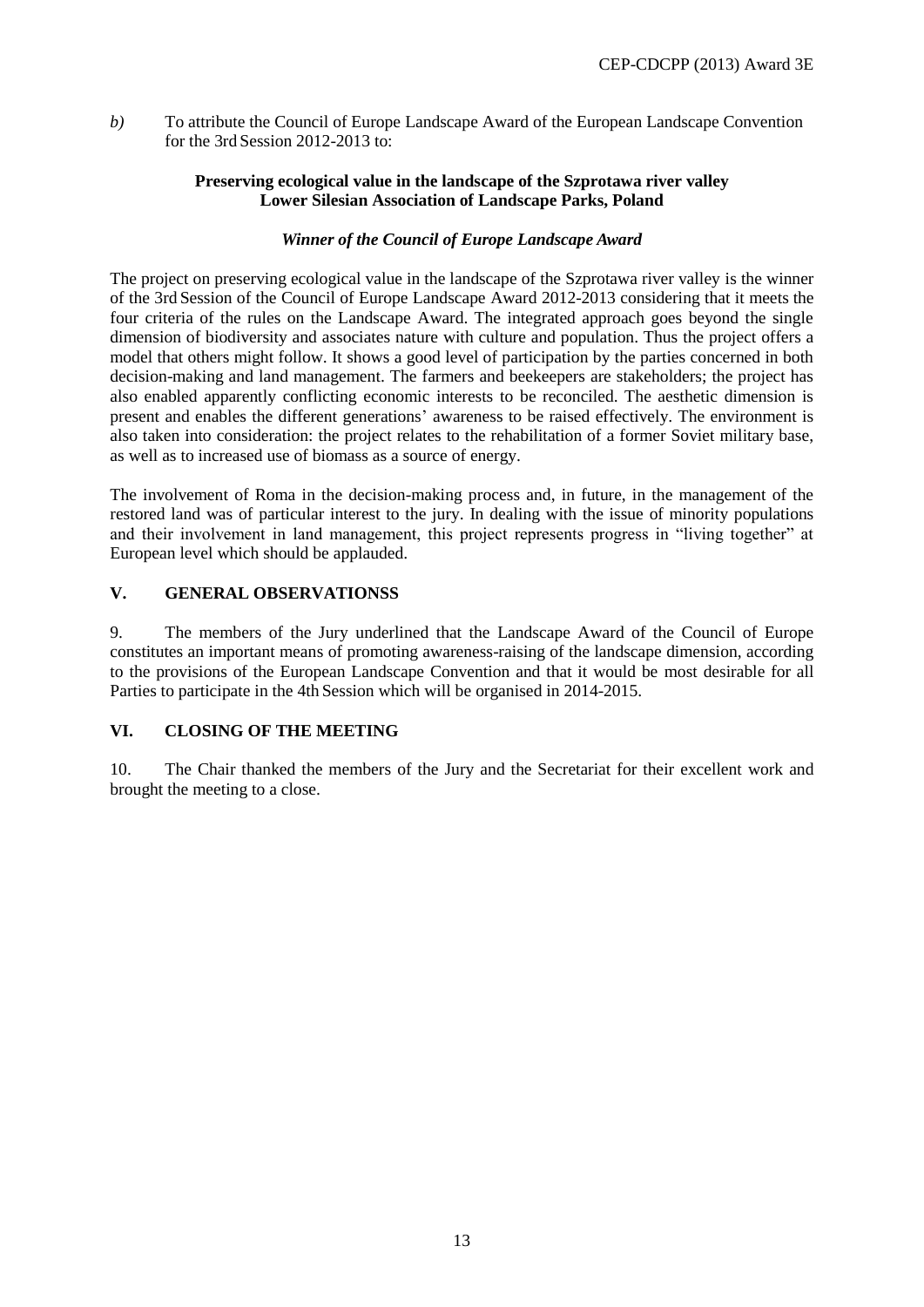# **APPENDIX 1**

# **LIST OF PARTICIPANTS**

# *Representative of the Steering Committee for Culture, Heritage and Landscape (CDCPP)*

1. Mme Mireille DECONINCK, Représentante de la Belgique pour la mise en œuvre de la Convention européenne du paysage, Service public de Wallonie, Rue des Brigades d'Irlande 1, B-5100, NAMUR (Jambes), Belgique

E-mail : [mireille.deconinck@spw.wallonie.be](mailto:mireille.deconinck@spw.wallonie.be)

# *Representative of the Congress of Local and Regional Authorities of the Council of Europe*

2. Mr Herwig VAN STAA, President of the Congress of Local and Regional Authorities of the Council of Europe / Representative E-mail: ruth.catherin@coe.int *[Apologized for absence / Excusé]*

#### *Representative of the Conference of INGOS of the Council of Europe*

3. Mrs Anne-Marie CHAVANON, President of the Committee on Democracy, Social Cohesion and Global Challenges of the Conference of INGOs of the Council of Europe, FIHUAT/COFUAT, 15 rue Falguière, F-75015 Paris

Tél:+ 33 (0) 1 77 49 76 80/ Port. 06 60 76 86 14 Fax:+ 33(0)1 40 40 70 74 E-mail: [amchavanon@yahoo.fr](mailto:amchavanon@yahoo.fr)

# *Three eminent specialists on landscape*

4. M. Jean-François SEGUIN, Ancien Président de la Conférence du Conseil de l'Europe sur la Convention européenne du paysage, 10 rue de l'Evangile, 75018 PARIS, France Tel : 06 24 94 28 28 E-mail : [chanjefseg@orange.fr](mailto:chanjefseg@orange.fr)

5. Ms Jasminka CVEJIĆ, Professor, University of Belgrade, Faculty of Forestry, Kneza Viseslava 1, Department of Landscape Architecture and Horticulture, 11000 BELGRAD, Serbia Tel: +11 064 27 40 784 E-mail: [jasminka.cvejic@sfb.bg.ac.rs](mailto:jasminka.cvejic@sfb.bg.ac.rs)

6. Ms Ingrid SARLÖV-HERLIN*,* Professor, Department of Landscape Architecture, Planning and Management, SLU, P.O. Box 58, SE - 230 53 ALNARP, Sweden Tel: +46 707 194 195 E-mail:ingrid.sarlov-herlin@slu.se

#### **GENERAL SECRETARIAT OF THE COUNCIL OF EUROPE** *SECRÉTARIAT GÉNÉRAL DU CONSEIL DE L'EUROPE*

**Directorate of Democratic Governance / Direction de la Gouvernance Démocratique**

Mrs Claudia LUCIANI, Director / Directeur, Direction de la Gouvernance démocratique, Council of Europe, F-67075 STRASBOURG-CEDEX

Tel.  $+33(0)388412252$  Fax:  $+33(0)388412149$ E-mail: claudia.luciani@coe.int

Mme Maguelonne DEJEANT-PONS, Head of Division / Chef de Division, Policy Development / Développement des politiques, Secretary of the European Landscape Convention, Council of Europe, F - 67075 STRASBOURG CEDEX

Tel.  $+33(0)388412398$  Fax  $+33(0)388413751$ 

E-mail: [maguelonne.dejeant-pons@coe.int](mailto:maguelonne.dejeant-pons@coe.int)

Mr Gianluca SILVESTRINI, Head of Division / Chef de Division, Managing Diversity, Gestion de la diversité, Council of Europe, F - 67075 STRASBOURG CEDEX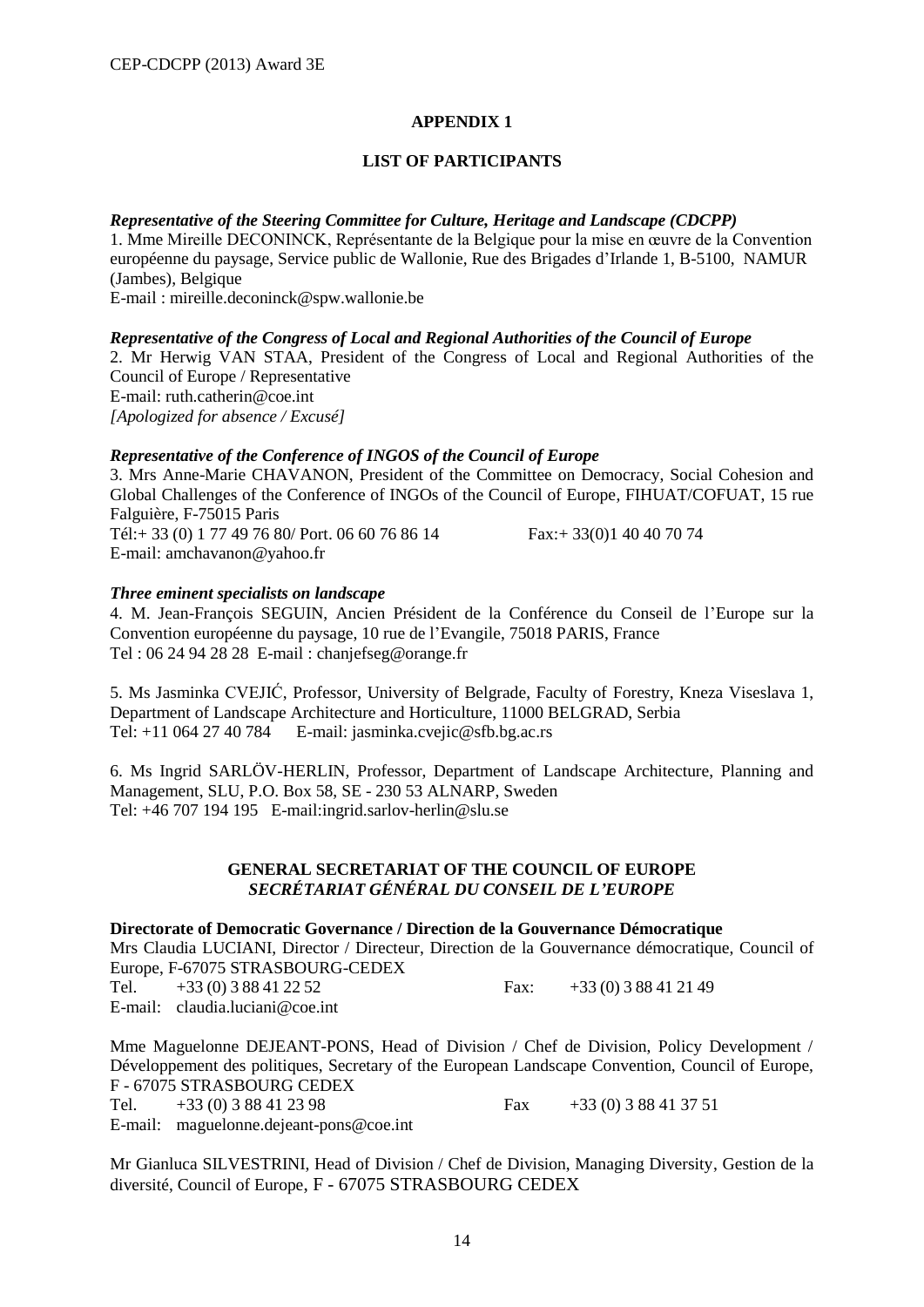Tél. : +33 (0)3 88 41 35 59 E-mail: gianluca.silvestrini@coe.int

Mrs Nancy NUTTALL-BODIN, Administrative Assistant / Assistante administrative, Policy Development, European Landscape Convention, Council of Europe, F - 67075 STRASBOURG **CEDEX** Tel: +33 (0)3 90 21 49 36 E-mail: [nancy.nuttall-bodin@coe.int](mailto:nancy.nuttall-bodin@coe.int)

Ms Charlotte KOK, Trainee / Stagiaire, European Landscape Convention, Council of Europe, F - 67075 STRASBOURG CEDEX E-mail: charlotte.kok@coe.int

# **Interpreters**

Ms Elisabetta BASSU

Mr Nicolas GUITTONNEAU

Ms Christine TRAPP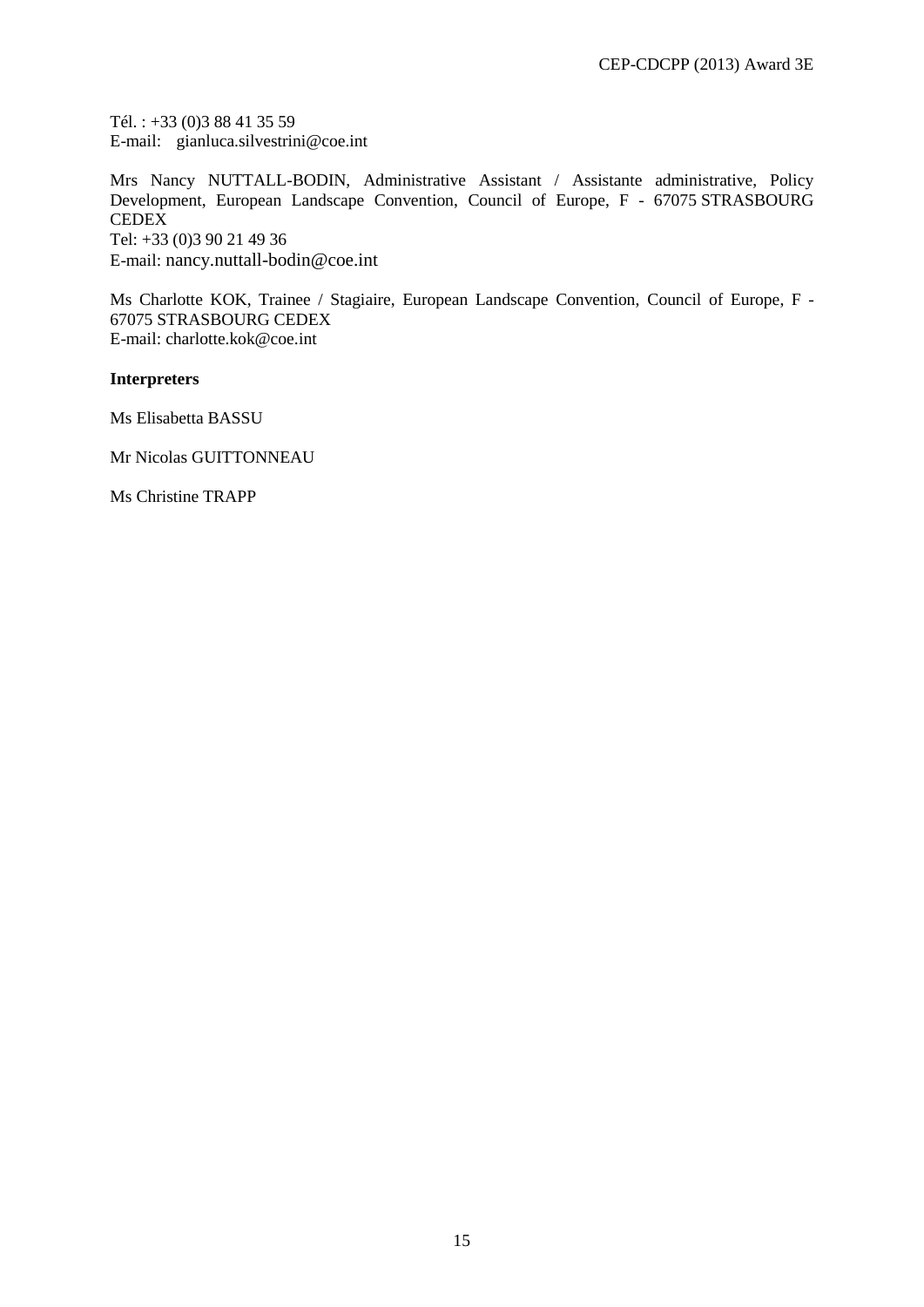# **APPENDIX 2**

# **AGENDA**

- I. WELCOME AND OPENING OF THE MEETING
- Adoption of the draft agenda *[CEP-CDCPP (2013) Award 1E]*
- General presentation of the work of the meeting *[CEP-CDCPP (2013) Award 2E]*
- II. ELECTION OF THE CHAIR
- III. PRESENTATION OF THE PROJECTS
- IV. DEBATE AND DECISION OF THE JURY
- V. GENERAL OBSERVATIONS
- VI. CLOSING OF THE MEETING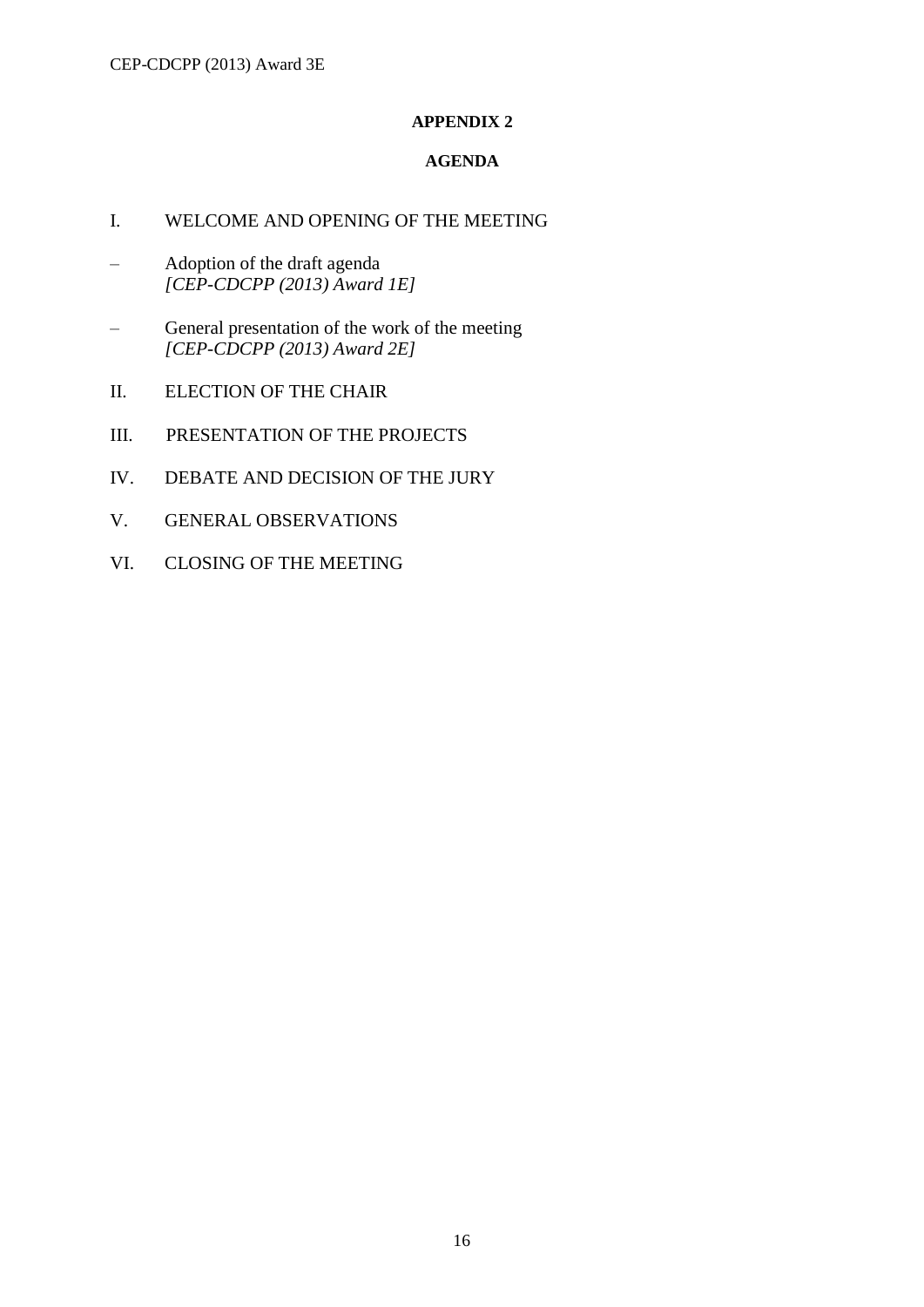# **APPENDIX 3**

# **RESOLUTION CM/RES(2008)3 ON THE RULES GOVERNING THE LANDSCAPE AWARD OF THE COUNCIL OF EUROPE**

*(Adopted by the Committee of Ministers on 20 February 2008at the 1018th meeting of the Ministers' Deputies)*

The Committee of Ministers,

Recalling that Article 11 of the European Landscape Convention (ETS No. 176) (hereinafter "the Convention"), adopted by the Committee of Ministers of the Council of Europe on 19 July 2000 and opened for signature in Florence on 20 October 2000, institutes the Landscape Award of the Council of Europe (hereinafter "the award");

Bearing in mind that this article provides that the Committee of Ministers shall define and publish the criteria for conferring the award, adopt the relevant rules and grant the award;

Bearing in mind that the award's purpose is to reward exemplary practical initiatives for the achievement of landscape quality objectives on the territories of parties to the Convention (hereinafter "the Parties");

Considering that the award is in keeping with the work done by the Council of Europe in favour of human rights, democracy and sustainable development and that it promotes the territorial dimension of human rights and democracy by acknowledging the importance of measures taken to improve the landscape features of people's living conditions;

Convinced that the award is intended to heighten civil society's awareness of the value of landscapes, of their role and of changes to them,

Resolves as follows:

- I. The rules governing the Landscape Award of the Council of Europe are adopted as set out in the appendix to this resolution.
- II. The criteria for awarding the Landscape Award of the Council of Europe are appended to these rules.
- III. The Parties are invited to translate into their national language(s) and promote the rules governing the Landscape Award of the Council of Europe. They are also requested to encourage media coverage of the award so as to raise public awareness of the importance of landscapes.

A*ppendix to Resolution CM/Res(2008)3*

#### **Rules governing the Landscape Award of the Council of Europe**

#### *Article 1 – Aim*

*a.* The award is an honorary distinction which acknowledges a policy or measures implemented by local or regional authorities or their groupings, or particularly remarkable contributions by nongovernmental organisations, for sustainable protection, management and/or planning of landscapes. It takes the form of a diploma. Special mentions may also be awarded.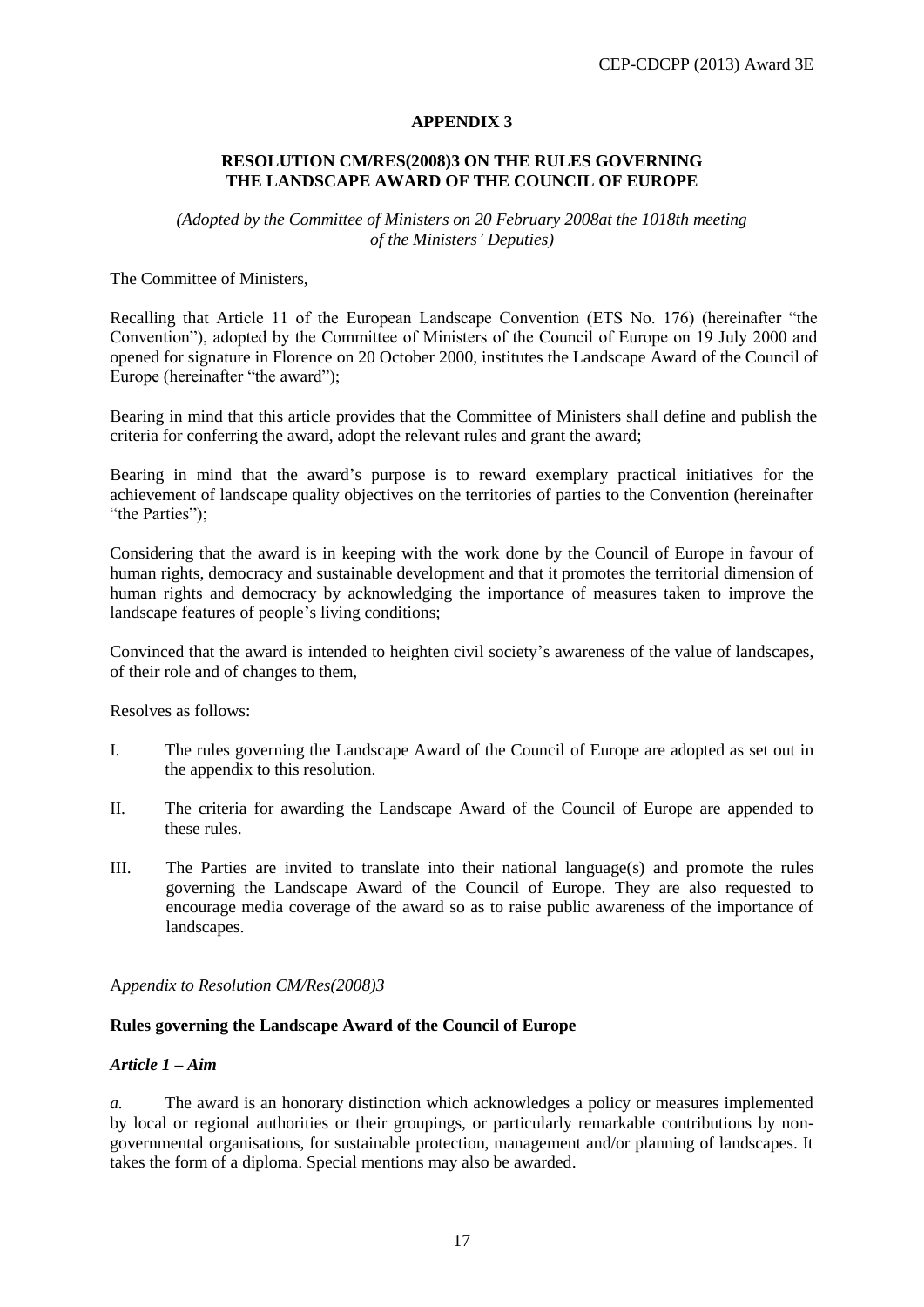*b.* The award rewards a process of implementation of the Convention at national or transnational levels resulting in an effective, measurable achievement.

*c.* The award also helps to make people more aware of the importance of landscapes for human development, consolidation of the European identity and the well-being of individuals and society as a whole. It fosters public participation in the decision-making process concerning landscape policies.

# *Article 2 – Qualification of candidates*

In accordance with Article 11, paragraph 1, of the Convention, the following may be candidates for the award: local or regional authorities and their groupings that have instituted, as part of the landscape policy of a party to this Convention, a policy or measures to protect, manage and/or plan their landscape, which have proved lastingly effective and can thus serve as an example to other territorial authorities in Europe. Non-governmental organisations having made particularly remarkable contributions to landscape protection, management or planning may also be candidates.

In accordance with paragraph 2 of the above-mentioned article, transfrontier local or regional authorities and groupings of local and regional authorities concerned may be candidates, provided that they jointly manage the landscape in question.

# *Article 3 – Procedure*

The procedure consists of three stages:

# **Stage 1** *–* **Submission of candidatures**

Each Party may submit one candidature to the Secretariat General of the Council of Europe. The candidature may be the result of a competition held by each Party taking into account the award criteria appended to these rules.

The application file, in one of the official languages of the Council of Europe (French or English), shall include:

- a presentation of the candidate (not more than three pages long);
- the description of a completed project for the protection, management and/or planning of a landscape, which has proved lastingly effective and can serve as an example. Mention shall be made of the convention provision concerned.

The description shall take the form of a paper document, approximately 20 pages long, accompanied by a digital copy in PDF format on CD-Rom and posters. The file may also include a video presentation lasting approximately five minutes. The materials submitted must be copyright-free for use by the Council of Europe in communications aimed at promoting the award or any other publications or activities relating to the Convention. The Council of Europe undertakes to cite the authors' names.

Files that are incomplete or fail to comply with the rules will not be taken into consideration.

The award is in principle conferred every two years. The files presenting candidatures must reach the Secretariat General of the Council of Europe by no later than 31 December of the year preceding the year of award.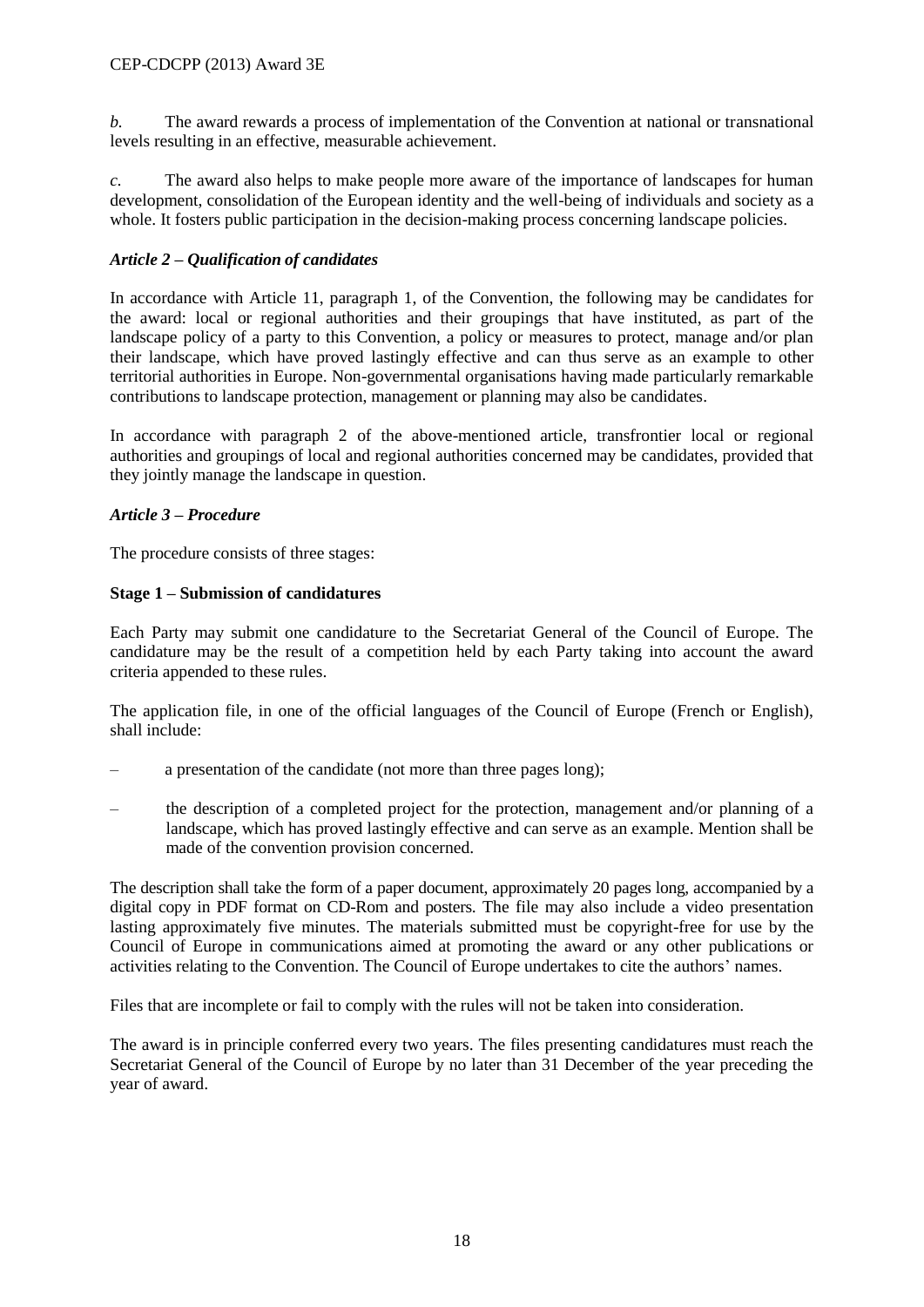# **Stage 2** *–* **Consideration of candidatures**

An international jury set up as a subordinate body of the committees of experts referred to in Article 10 of the Convention<sup>1</sup> shall determine whether candidatures are admissible. The jury is composed of:

- one member of (each of) the committee(s) of experts responsible for monitoring the Convention, appointed by the committee(s) concerned:
- one member of the Congress of Local and Regional Authorities of the Council of Europe, appointed by the Congress;
- one representative of an international non-governmental organisation, appointed by the Secretary General on the proposal of the Grouping of INGOs enjoying participatory status with the Council of Europe;
- three eminent specialists on landscape, appointed by the Secretary General of the Council of Europe.

The jury appoints a president.

 $\overline{a}$ 

The jury proposes the award winner from among the candidates admitted.

The proposals of the jury are taken by an absolute majority for the first two rounds of voting, and by a relative majority for the following round, based on the criteria set out in the appendix to these rules, stating the reasons for its choice. In case of equal votes, the vote of the president of the jury is decisive.

The reasons for the choice are explained.

The jury can propose to attribute one or more special mentions.

The committees of experts referred to in Article 10 of the Convention<sup>1</sup> examine the proposals of the jury and forward their proposals concerning the award winner, and, wherever appropriate, special mentions, to the Committee of Ministers.

#### **Stage 3** *–* **Granting and presentation of the award and the special mentions**

In the light of the proposals of the committees of experts referred to in Article 10 of the Convention<sup>1</sup>, the Committee of Ministers shall grant the award and any special mentions.

The award and the special mentions shall be presented by the Secretary General of the Council of Europe or his/her representative at a public ceremony.

 $1$  On 30 January 2008, the Committee of Ministers decided to attribute this competence to the Steering Committee for Cultural Heritage and Landscape (CDPATEP) [replaced on 1<sup>st</sup> January 2012 by the Steering Committee for Culture, Cultural Heritage and Landscape (CDCPP).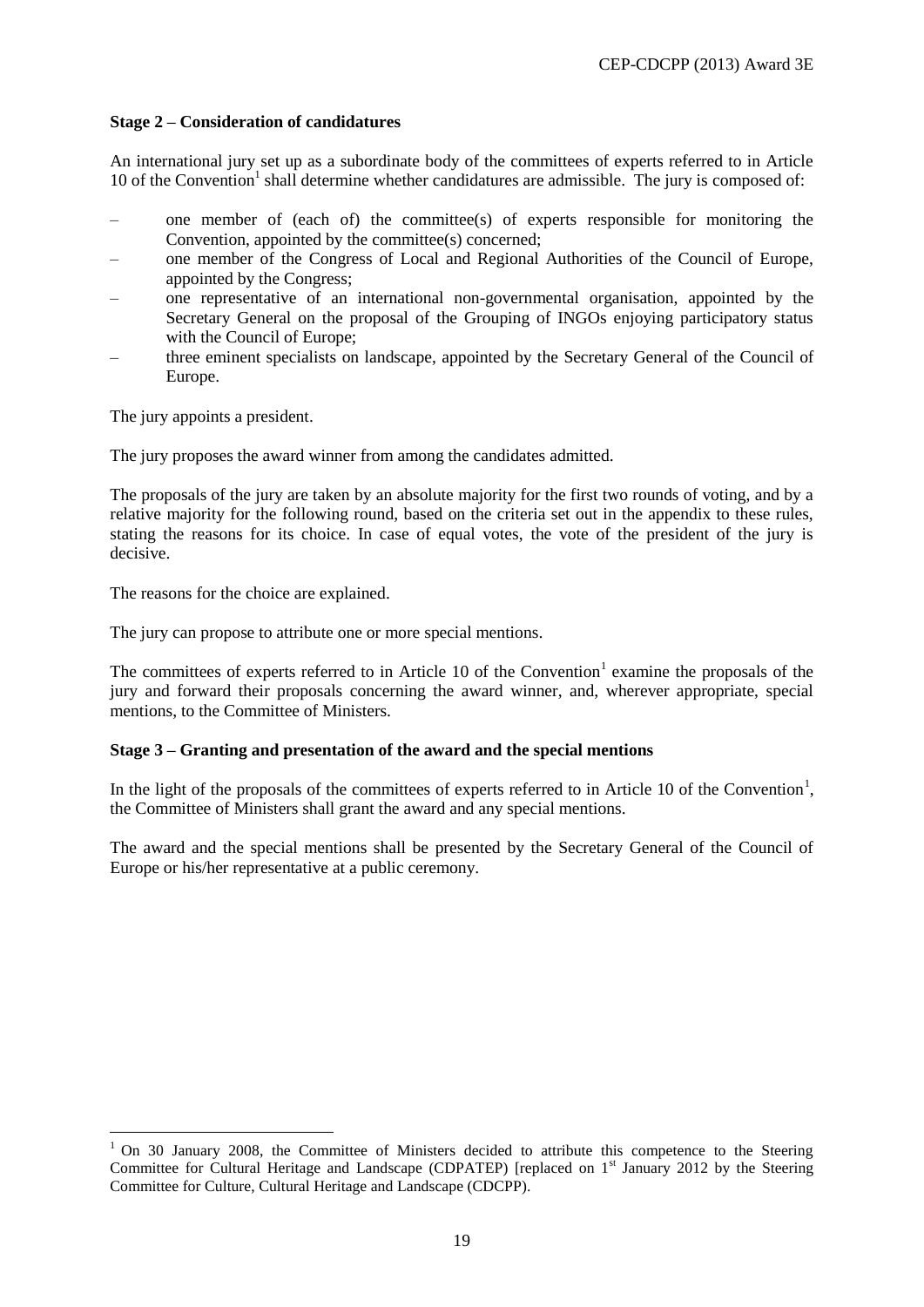# *Appendix to the rules*

# **Criteria for conferring the Landscape Award of the Council of Europe**

# **Criterion 1 – Sustainable territorial development**

The completed projects submitted must give tangible form to the protection, management and/or planning of landscapes. This means that the projects must have been completed and open to the public at least three years, when the candidatures were submitted.

They must also:

- be part of a sustainable development policy and be in harmony with the territorial organisation of the area concerned;
- demonstrate their environmental, social, economic, cultural and aesthetic sustainability;
- counter or remedy any damage to landscape structures;
- help enhance and enrich the landscape and develop new qualities.

# **Criterion 2** *–* **Exemplary value**

The implementation of the policy or measures that have helped to improve the protection, management and/or planning of the landscapes concerned must set an example of good practice for others to follow.

### **Criterion 3 – Public participation**

The policy or measures implemented with a view to the protection, management and/or planning of the landscapes concerned should involve the active participation of the public, local and regional authorities and other players and should clearly reflect the landscape quality objectives.

The public should be able to participate simultaneously in two ways:

- through dialogue and exchanges between members of society (public meetings, debates, procedures for participation and consultation in the field, for example);
- through procedures for public participation and involvement in landscape policies implemented by national, regional or local authorities.

#### **Criterion 4** *–* **Awareness-raising**

Article 6.A of the Convention provides that "each Party undertakes to increase awareness among civil society, private organisations and public authorities of the value of landscapes, their role and changes to them". Action along these lines taken as part of the completed project concerned will be assessed.

\* \* \*